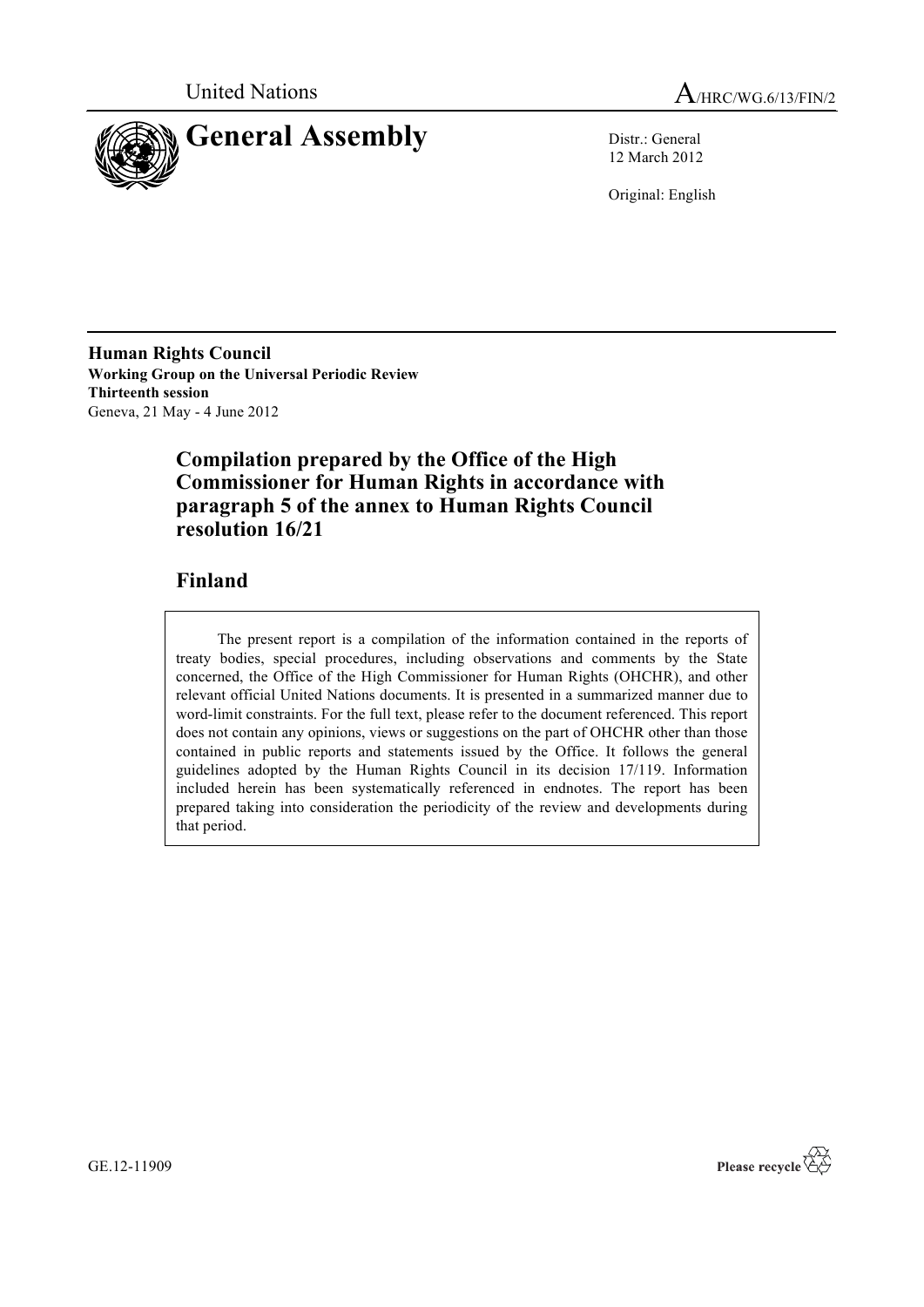# **I. Background and framework**

# **A. Scope of international obligations**<sup>1</sup>

**Universal human rights treaties***<sup>2</sup>*

|                                                                      | Status during previous<br>cycle                                                                                                                                      | Actions after review | Not ratified/not accepted                                                                                                                      |
|----------------------------------------------------------------------|----------------------------------------------------------------------------------------------------------------------------------------------------------------------|----------------------|------------------------------------------------------------------------------------------------------------------------------------------------|
| <i>Ratification,</i><br>accession or<br>succession                   | <b>ICERD</b> (1970)<br><b>ICESCR (1975)</b><br><b>ICCPR</b> (1975)<br>OP2-ICCPR (1991)<br><b>CEDAW</b> (1986)<br>CAT (1989)<br>CRC (1991)<br><b>OP-CRC-AC (2002)</b> |                      | OP-CAT (signature only, 2003)<br>OP-CRC-SC (signature Only, 2000)<br><b>ICRMW</b><br>CRPD (signature only, 2007)<br>CED (signature only, 2007) |
| <i>Reservations.</i><br><i>declarations and/or</i><br>understandings | ICCPR arts. $10(2)$<br>(b), 10 $(3)$ , 14 $(7)$ and<br>20(1)                                                                                                         |                      |                                                                                                                                                |
| Complaint<br>Proceedures <sup>3</sup>                                | ICERD, art. 14<br>(1994)<br>ICCPR-OP 1 (1975)<br>$OP$ -CEDAW $(2000)$<br>CAT, art.22 (1989)<br>ICCPR, art. 41 (1975)                                                 |                      | OP-ICESCR (signature only, 2009)<br>OP-CRPD (signature only, 2007)<br>$\mathsf{CED}, \mathsf{art}.$ 31<br>ICRMW, art. 77                       |

# **Other main relevant international instruments**

|                                                    | Status after previous cycle                                                              | Actions after review                                                                                                | Not ratified                                                  |
|----------------------------------------------------|------------------------------------------------------------------------------------------|---------------------------------------------------------------------------------------------------------------------|---------------------------------------------------------------|
| <i>Ratification,</i><br>accession or<br>succession | Convention on the Prevention<br>and Punishment of the Crime<br>of Genocide               | 1961 stateless persons <sup>7</sup><br><b>Additional Protocol III</b><br>to 1949 Geneva<br>Conventions <sup>8</sup> | ILO Convention No. 169<br>on indigenous and tribal<br>peoples |
|                                                    | Rome Statute of the<br><b>International Criminal Court</b>                               |                                                                                                                     | ILO Convention No. 189<br>on domestic workers                 |
|                                                    | Refugee and 1954 stateless<br>persons <sup>4</sup>                                       |                                                                                                                     |                                                               |
|                                                    | Geneva Conventions of 12<br>August 1949 and Additional<br>Protocols thereto <sup>5</sup> |                                                                                                                     |                                                               |
|                                                    | <b>ILO</b> Fundamental<br>Conventions <sup>6</sup>                                       |                                                                                                                     |                                                               |
|                                                    | <b>UNESCO</b> Convention against<br>Discrimination in Education                          |                                                                                                                     |                                                               |
|                                                    | Palermo Protocol                                                                         |                                                                                                                     |                                                               |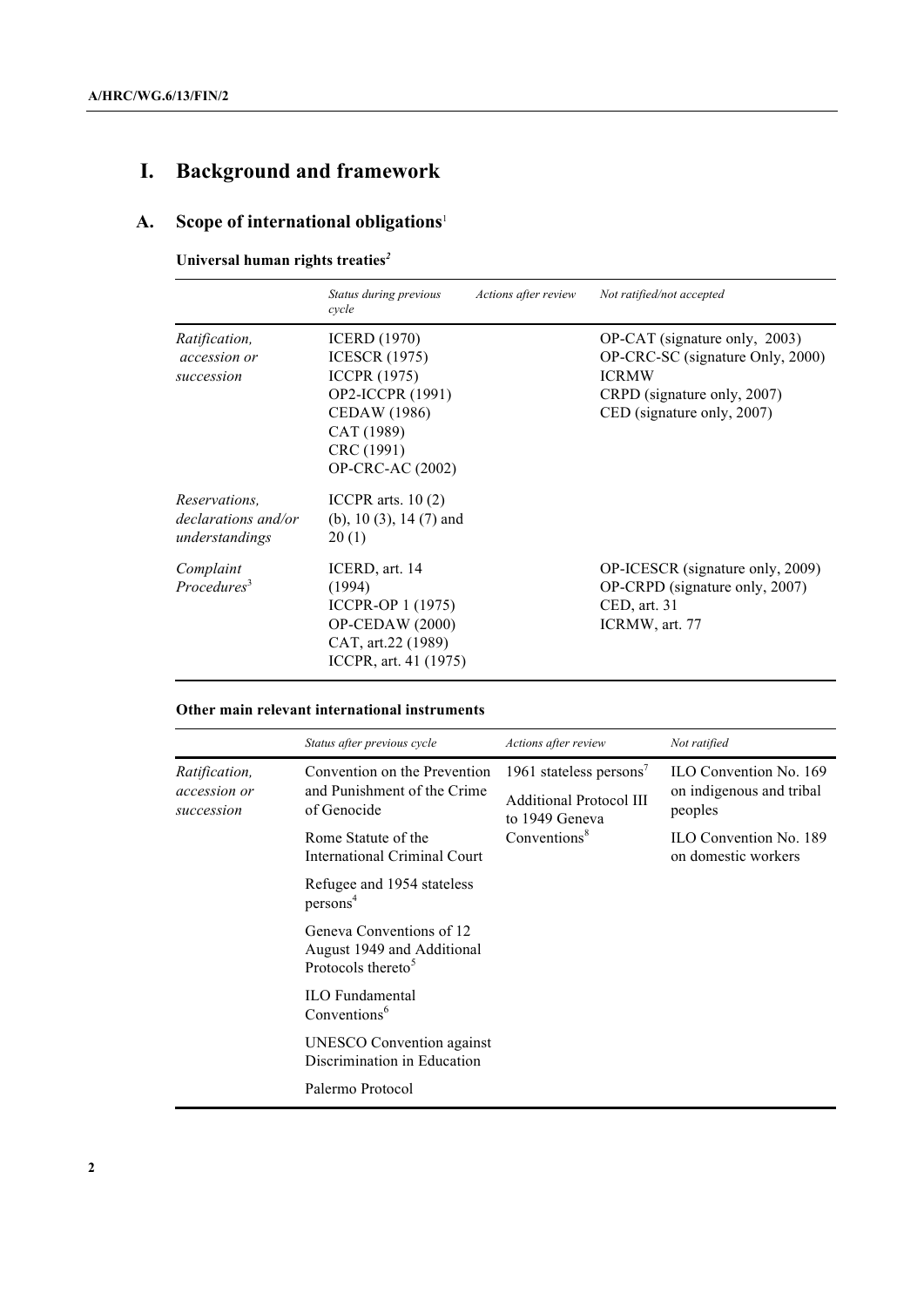1. The Committee on the Rights of the Child (CRC) recommended that Finland ratify ICRMW.<sup>9</sup> The Committee on the Elimination of Discrimination against Women (CEDAW) and the Committee on the Elimination of Racial Discrimination (CERD) made similar recommendation. 10

2. In 2011, the Special Rapporteur on the rights of indigenous peoples noted that Finland has not ratified ILO Convention No. 169 although the ratification was recommended by United Nations treaty bodies and during the universal periodic review.<sup>11</sup> The Special Rapporteur urged, and CRC and CERD recommended, the ratification of ILO Convention No. 169.<sup>12</sup>

3. CEDAW and CRC encouraged the ratification of CED and CRPD.<sup>13</sup> Furthermore, CRC recommended that Finland ratify OP-CRC-SC, OP-CAT, OP-CRPD, and OP-ICESCR.<sup>14</sup>

#### **B. Constitutional and legislative framework**

4. CRC recommended that Finland ensure that its legislation and administrative regulations conform fully to the Convention and to OP-CRC-AC and that it consider drafting consolidated legislation encompassing all rights under  $CRC<sup>15</sup>$ 

#### **C. Institutional and human rights infrastructure and policy measures**

5. In 2011, CAT welcomed the amendments to the Parliamentary Ombudsman Act, establishing the Centre for Human Rights as the national human rights institution, in accordance with the Paris Principles.<sup>16</sup>

6. CRC was concerned that children might not be aware of the complaints procedure of the Parliamentary Ombudsman and at the insufficient resources provided to the Office of the Ombudsman for Children.<sup>17</sup> CRC recommended that Finland raise public awareness, especially among children, about the different complaints procedures within national mechanisms and ensure that the office of the Ombudsman for Children is provided with the necessary resources to guarantee its independence, efficacy and accessibility.<sup>18</sup>

7. CEDAW recommended that a mechanism, at a high level of the Government and with adequate resources, be designated and take up the responsibility and leadership role in coordinating the implementation of the gender-mainstreaming strategy in policies and programmes of all other Government departments and to ensure effective monitoring and evaluation of results achieved.<sup>19</sup>

#### **Policy measures**

8. In 2011, UNHCR stated that Finland has started preparations for the first national action plan for human rights through the dialogue with human rights organizations and other actors. 20

9. CRC welcomed the Action Plan for the Promotion of Sexual and Reproductive Health  $2007-2011$ , <sup>21</sup> the Health Care Act,<sup>22</sup> and the National Development Programme for Social Welfare and Health Care for 2008-2011.<sup>23</sup>

# **II. Cooperation with human rights mechanisms**

10. Finland prepared and submitted mid-term review regarding the follow-up to the recommendations put forward during the universal periodic review held in 2008.<sup>24</sup>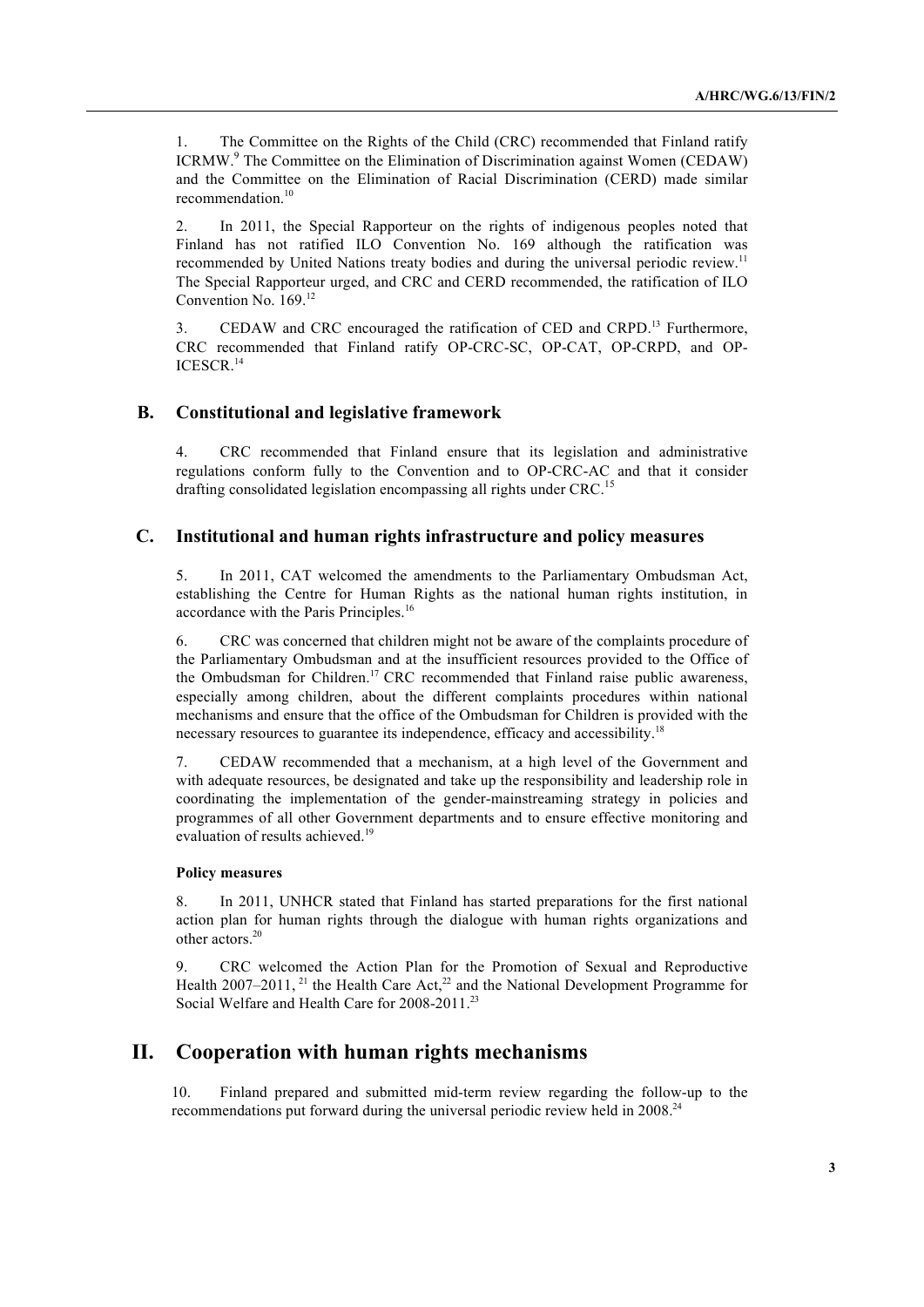# **A. Cooperation with treaty bodies**<sup>25</sup>

# **1. Status of reporting**

| Treaty body         | Concluding observations<br>included in the previous<br>review | Latest report submitted<br>since previous review | Latest concluding<br>observations | Reporting status                                |
|---------------------|---------------------------------------------------------------|--------------------------------------------------|-----------------------------------|-------------------------------------------------|
| <b>CERD</b>         | August 2003                                                   | 2011                                             | March 2009                        | Pending consideration                           |
| <b>CESCR</b>        | May 2007                                                      | 2011                                             |                                   | Pending consideration                           |
| <b>HR</b> Committee | October 2004                                                  | 2011                                             |                                   | Pending Consideration                           |
| <b>CEDAW</b>        | February 2001                                                 |                                                  | <b>July 2008</b>                  | Seventh report overdue<br>since $2011$          |
| <b>CAT</b>          | May 2005                                                      | 2010 (LOIPR)                                     | June 2011                         | Seventh report due<br>2015                      |
| <b>CRC</b>          | September 2005                                                | 2008                                             | June 2011                         | Fifth to sixth reports<br>due 2017              |
|                     |                                                               |                                                  |                                   | Initial CRC-OP-AC<br>report reviewed in<br>2005 |

# **2. Responses to specific follow-up requests by treaty bodies**

#### *Concluding observations*

| Treaty body         | Due in          | Subject matter                                                     | Submitted in |
|---------------------|-----------------|--------------------------------------------------------------------|--------------|
| <b>CERD</b>         | 2010            | Indigenous peoples' land.                                          | Overdue      |
|                     |                 | To combat contemporary manifestations<br>of racial discrimination. |              |
|                     |                 | To combat discrimination against persons<br>of foreign origin.     |              |
| <b>CEDAW</b>        | 2010            | Prevent and address violence against<br>women                      | Overdue      |
| <b>CAT</b>          | 2012            | Legal safeguards in detention                                      | Pending      |
|                     |                 | Reduce pretrial detention                                          |              |
|                     |                 | Detention of asylum-seekers and<br>unaccompanied children          |              |
|                     |                 | Redress for victims of torture                                     |              |
| <i>Views</i>        |                 |                                                                    |              |
| Treaty body         | Number of views | <b>Status</b>                                                      |              |
| <b>HR</b> Committee |                 | --                                                                 |              |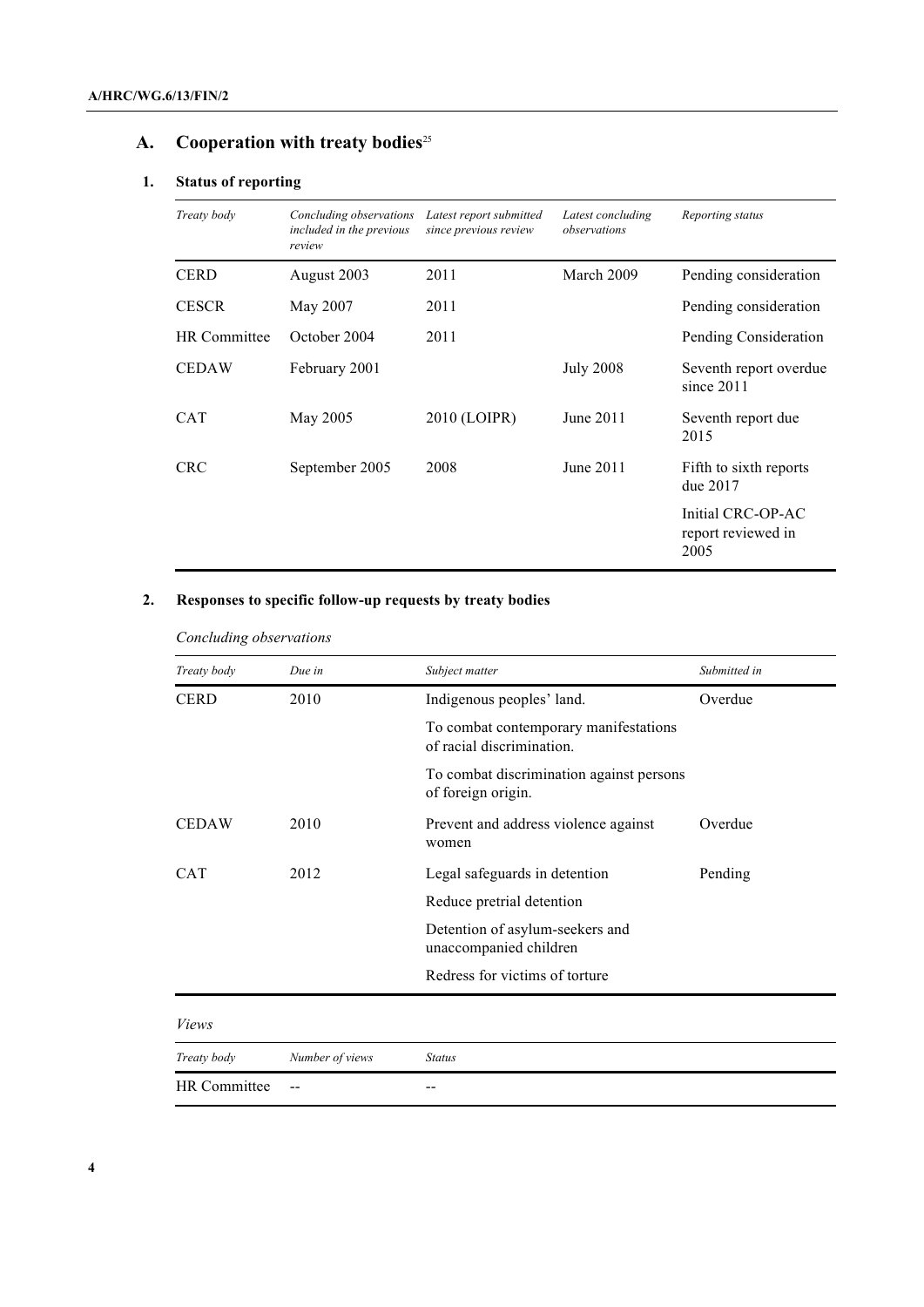11. CAT expressed its appreciation to Finland for agreeing to report under the list of issues prior to the reporting procedures.<sup>26</sup>

# **B.** Cooperation with special procedures<sup>27</sup>

|                                      | Status during previous cycle | Current status                                 |
|--------------------------------------|------------------------------|------------------------------------------------|
| Standing invitation                  | Yes                          | Yes                                            |
| Visits undertaken                    | None                         | Indigenous peoples $(13-16$ April $2010)^{28}$ |
| <i>Visits agreed to in principle</i> | None                         | None                                           |
| <i>Visits requested</i>              | None                         | None                                           |

*Responses to letters of allegations and urgent appeals*

During the period under review, 1 communication was sent. The Government replied to this communication.

*Follow-up reports and missions*

12. In 2010, the Special Rapporteur on the rights of indigenous peoples attended a conference in Finland. A report on the situation of the Sami people in Sámi region of three Nordic countries, including Finland, was subsequently issued.<sup>29</sup>

# **C. Cooperation with the Office of the High Commissioner for Human Rights**

13. Finland financially contributed annually to OHCHR in the period of 2008-2011, including to the Voluntary Fund for Victims of Torture, the Voluntary Fund for Indigenous populations and to the Voluntary Fund on Slavery.<sup>30</sup>

# **III. Implementation of international human rights obligations**

#### **A. Equality and non-discrimination**

14. In 2011, the ILO Committee of Experts on the Application of Conventions and Recommendations requested Finland to ensure that the new legislation would cover all the grounds listed in the ILO Discrimination Convention (No. 111).<sup>31</sup> In 2008, CEDAW called upon Finland to ensure that the issue of discrimination against women is given adequate visibility and attention during the reform of the legislation on equality and nondiscrimination and its final outcome.<sup>32</sup>

15. CEDAW was concerned that Sami women,<sup>33</sup> Roma women,<sup>34</sup> immigrant women<sup>35</sup> and women with disabilities<sup>36</sup> suffered from multiple discrimination. It called for effective measures to eliminate all forms of discrimination against those women. <sup>37</sup> Furthermore, CEDAW called upon Finland to integrate women with disabilities in the labour market.<sup>38</sup> CERD encouraged Finland to increase employment opportunities for Roma and to combat negative attitudes and prevailing stereotypes concerning Roma, in particular among employers.<sup>39</sup>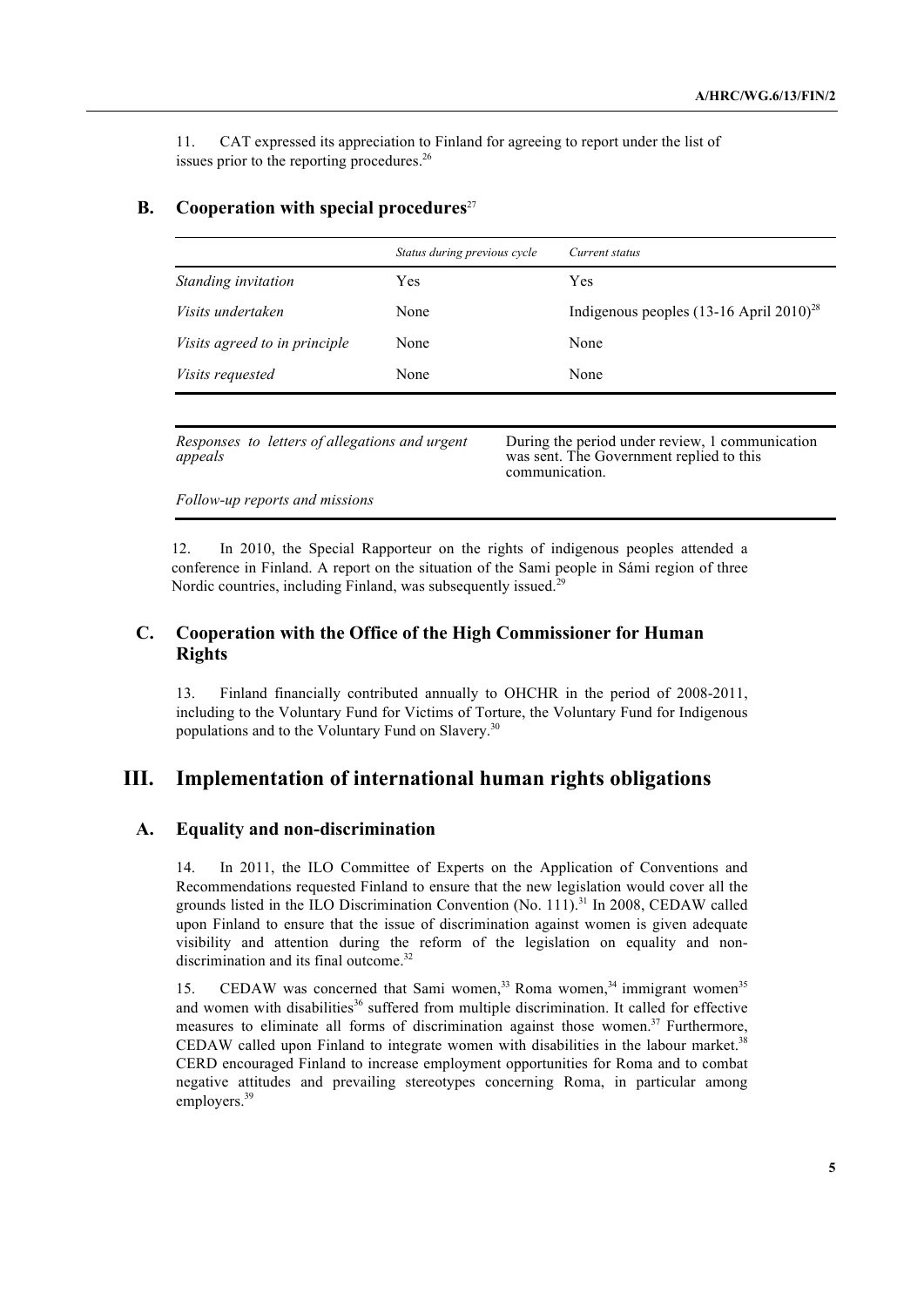16. CEDAW was concerned that media and advertising are increasingly becoming pornographic and that the over-sexualized depiction of women strengthens the existing stereotypes of women as sex objects, and girls' low self-esteem. It requested Finland to take proactive measures to ensure that media production and coverage are non-discriminatory and promote positive images of girls and women.<sup>40</sup>

17. In 2011, CRC remained concerned at reports of widespread sexual and gender-based harassment against girls and bullying, including on the Internet and via mobile phones.<sup>41</sup>

18. CEDAW noted with concern the lack of a gender perspective in early childhood education. It requested Finland to introduce gender-sensitive curricula and teaching methods that address the structural and cultural causes of discrimination against women.<sup>42</sup>

19. In 2009, CERD noted that Finland has adopted measures to combat racist and xenophobic attitudes among the young through the projects for the promotion of multiculturalism and anti-racist works and awareness-raising measures directed at both teachers and students. However, CERD remained concerned at the persistence of racist and xenophobic attitudes among many sectors of the population.<sup>43</sup> In 2011, UNHCR stated that there had been an increase in incidents of racist and xenophobic crimes.<sup>44</sup> UNHCR recommended that Finland strengthen its efforts in the fight against discrimination, racism and xenophobia and its work to achieve tolerance and respect for foreigners and members of national, racial and ethnic minorities.<sup>45</sup> CERD made similar recommendations.<sup>46</sup>

20. Noting the efforts to combat racist propaganda and the spread of racist and xenophobic material on the Internet, CERD remained concerned about the persistence of this problem. It encouraged Finland to continue efforts to combat contemporary manifestations of racial discrimination, such as racist propaganda on the Internet and to find ways and means to block the use of the Internet for racist purposes.<sup>47</sup>

21. While welcoming the 2009 National Policy on Roma, <sup>48</sup> CRC was concerned at the social exclusion and structural discrimination of the Roma population.<sup>49</sup> CRC recommended that Finland place high priority in the public agenda on preventing and eradicating discrimination through the media and education system and enhance the measures undertaken to combat ethnic discrimination and social exclusion of the Roma.<sup>50</sup>

22. Noting commitment to the integration of persons of foreign origin, CERD remained concerned that de facto discrimination against persons of foreign origin persisted in a number of areas. It was concerned about the lower employment rate among persons of immigrant origin, the difficulties that persons with an immigrant background and aliens continue to face when trying to access service places and to subscribe to contractual services.<sup>51</sup>

23. CRC remained concerned at the prevalence of discrimination against children with disabilities, immigrant and refugee children and children from ethnic minorities, such as Roma children. CRC urged Finland to strengthen efforts to combat all forms of discrimination.<sup>52</sup>

24. In 2011, the ILO Committee of Experts noted the activities under the national awareness-raising campaign "YES - Equality is priority" focusing on actions in the area of employment and entrepreneurship, including training of local employment and enterprise offices personnel to address equality, non-discrimination and diversity issues, including ethnic origin.<sup>53</sup>

# **B. Right to life, liberty and security of the person**

25. In 2011, CAT welcomed the amendment of the Criminal Code that criminalizes torture and establishes the absolute prohibition of torture in all circumstances.<sup>54</sup> However, it was concerned that the Code contained a statute of limitations for the crime of torture.<sup>55</sup>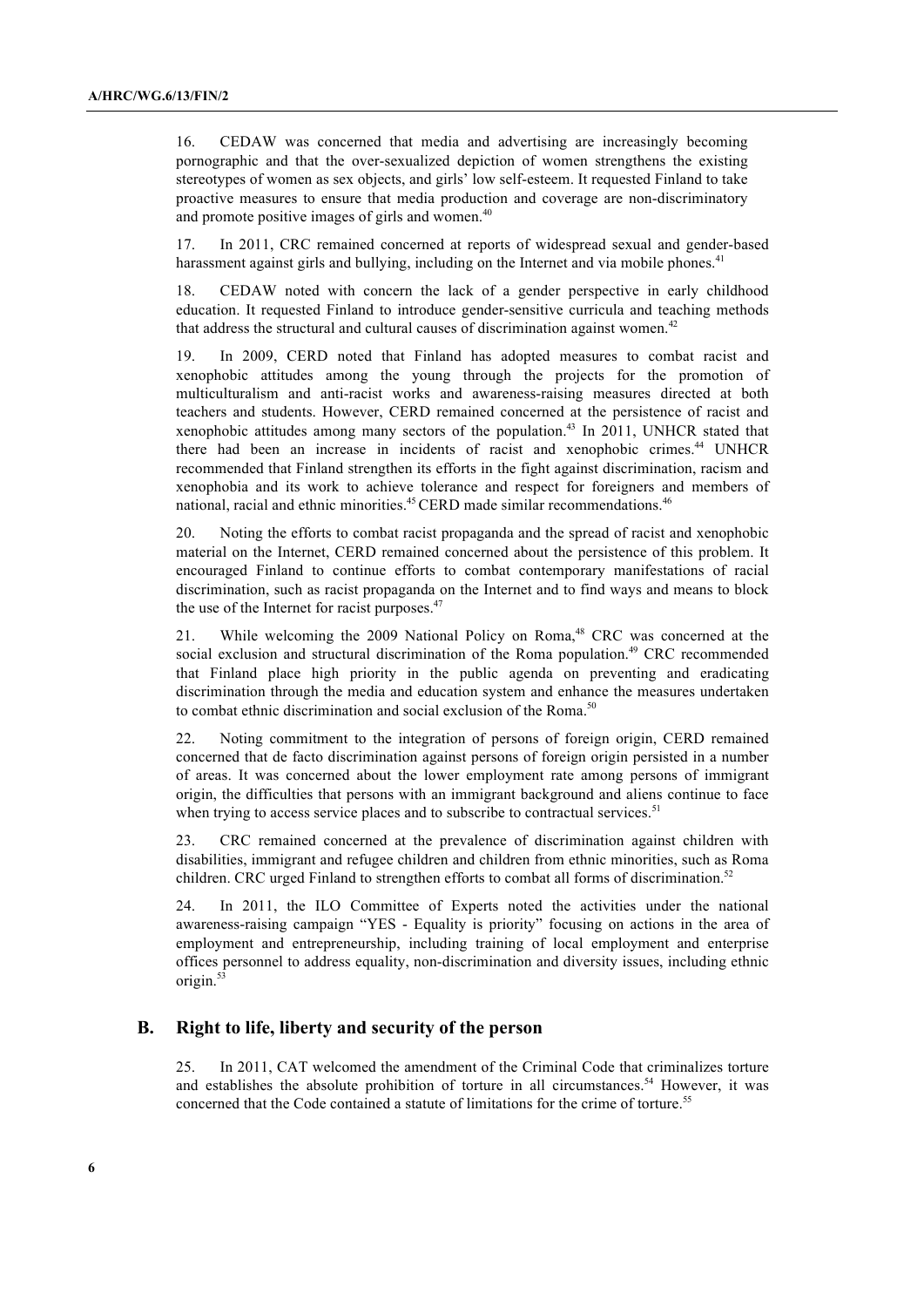26. CAT recommended that Finland issue clear guidelines to be followed by the police when arresting and dealing with persons deprived of their liberty to prevent any ill-treatment of those detained.<sup>56</sup>

27. CAT was concerned at allegations concerning the rise in physical and psychological illtreatment of asylum-seekers and irregular immigrants, including their harsh treatment by the police and other law enforcement authorities.<sup>57</sup> UNHCR noted reports that the Finnish police and border guards did not always act in a culturally sensitive and humane way when dealing with asylum-seekers and irregular immigrants.<sup>58</sup>

28. UNHCR stated that the amendment to the Aliens Act stipulated that a foreigner may be kept in detention for a maximum of 6 months subject to extension up to 18 months in exceptional cases.<sup>59</sup> CAT was concerned about information regarding the frequent use of administrative detention with regard to asylum-seekers and irregular immigrants and the length of their detention. CAT was also concerned that the Aliens Act allowed for preventive detention not for a crime already committed but if a person is suspected of the possibility of committing a crime. CAT recommended that Finland: consider alternatives to the frequent detention of asylum-seekers and irregular immigrants, including minors and other vulnerable persons; establish a mechanism to examine the frequent detention of such persons; consider increasing the use of non-custodial measures, use detention as a last resort and ensure that administrative detention of unaccompanied children not be practiced.<sup>60</sup> UNHCR made similar recommendations. 61

29. CAT was concerned at the conditions and length of detention of asylum-seekers and irregular immigrants at the detention unit for foreigners at Metsälä and the lack of legal safeguards regarding the length of detention. It was also concerned that such persons are detained not only in the Metsälä detention centre, but also in police and border-guard detention facilities.<sup>62</sup> UNHCR made a similar observation.<sup>63</sup> CAT recommended that Finland review the detention, including length, of asylum-seekers, irregular immigrants and other foreigners in the Metsälä centre and in police and border-guard detention facilities, provide them with fundamental legal safeguards and set up a complaints mechanism regarding conditions of detention.<sup>64</sup>

30. CAT recommended that Finland amend the Mental Health Act and pass legislation rescinding the provisions governing involuntary psychiatric hospitalization and treatment, and ensuring basic legal safeguards, and that a meaningful and expedient court review of the measure of involuntary hospitalization is provided, which includes the possibility for complaints. Finland should ensure that mental health care and services provided to all persons deprived of their liberty are based on the free and informed consent of the person concerned, including any administering of electroconvulsive therapy.<sup>65</sup>

31. CAT was concerned that while the total number of prisoners has fallen, the number of remand, female and foreign prisoners has increased and was also concerned about their situation and the length of pretrial detention. CAT recommended that Finland introduce a legislative amendment allowing for remand prisoners to be moved more quickly from police stations to regular prisons.<sup>66</sup>

32. CAT was concerned that some 10 per cent of Roma prisoners have been accommodated in closed wards. It recommended that the Parliamentary Ombudsman monitor the conditions of detention of Roma prisoners and ensure that prison staff intervene in all incidents of discrimination against Roma brought to their attention. $67$ 

33. CAT was concerned that occasional overcrowding continues to exist in some prisons and detention centers. It recommended that Finland remedy the situation of overcrowding, including by way of redistributing prisoners, accelerating the judicial procedures and using the system of probationary liberty under supervision. CAT urged Finland to accelerate the renovation of several prisons, in addition to installing sanitary equipment in all places of detention<sup>68</sup>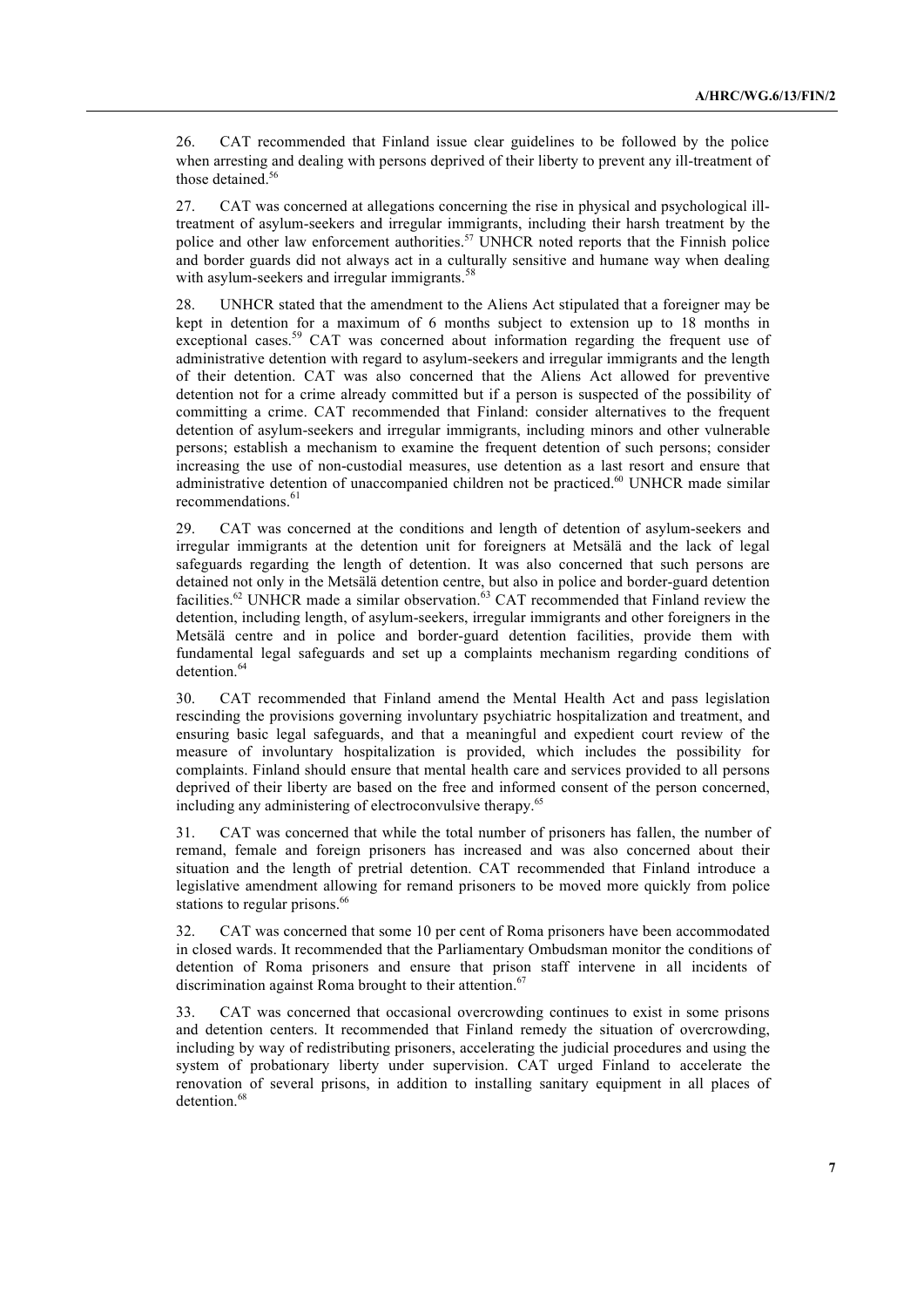34. CAT recommended that Finland allocate sufficient resources to the Parliamentary Ombudsman to carry out frequent and unannounced visits to places of deprivation of liberty.69 It also recommended the establishment of an independent body to monitor hospitals and places of detention, including with the authority to receive complaints.<sup>70</sup>

35. In 2008, CEDAW remained concerned about the high incidence of violence against women, including a high number of women killed in domestic violence. and sexual harassment. CEDAW was also concerned that the policy on violence against women is couched in gender-neutral language, which undermines the notion that such violence is a clear manifestation of discrimination against women. CEDAW regretted that the number of shelters, many of which have been established and are operating on the initiative of NGOs, is insufficient to meet the needs of women, both in numbers and in their mode of operation.<sup>71</sup> While welcoming the adoption of the Programme on the Prevention of Violence Against Women in 2010,<sup>72</sup> CAT recommended that Finland redouble its efforts to prevent and eradicate all forms of violence against women and adopt legislation with a view to increasing the number of shelters for victims with appropriate funding and specialised staff.73 In 2008, CEDAW made similar recommendations in accordance with Finland's reaffirmed commitment made during the universal periodic review.<sup>74</sup> CRC recommended that Finland seek technical assistance from the various UN bodies and nongovernmental organizations to study violence against children.<sup>75</sup>

36.  $CAT<sup>76</sup>$  and CEDAW<sup>77</sup> welcomed the revision of the National Plan of Action against Trafficking in Human Beings in 2008. The ILO Committee of Experts noted that the revised national plan paid particular attention to victim identification and that Ombudsperson for Minorities has been appointed the National Rapporteur on Action against Human Trafficking.<sup>78</sup>

37. In 2010, the ILO Committee of Experts reiterated that the imposition of labour under the Destitute Persons Act whereby destitute persons may be required, subject to personal sanctions, to reside in a welfare home and to engage in work comes under the definition of "forced or compulsory labour" in the Forced Labour Convention (No. 29). It recommended the amendment to the Act to provide clearly that any work in a welfare home is to be performed voluntarily.79

38. In 2011, the ILO Committee of Experts requested Finland to specifically prohibit in the legislation the use, procuring or offering of a child less than 18 years for the production and trafficking of drugs.<sup>80</sup>

39. CRC recommended that Finland provide a framework for prohibiting use of child labour by Finnish companies engaged with businesses abroad and multinational companies headquartered in Finland by establishing an effective monitoring system of their supply chains.<sup>81</sup>

40. CRC encouraged Finland to prioritize elimination of all forms of violence against children, including by ensuring implementation of the recommendations of the United Nations study on violence against children, paying particular attention to gender.<sup>82</sup>

41. While welcoming the National Action Plan to eliminate corporal punishment of children for the period of 2010-2015, CRC remained concerned that corporal punishment continues to be tolerated and used, particularly in the home.<sup>83</sup> CRC recommended that Finland ensure full implementation of the laws prohibiting corporal punishment in all settings.<sup>84</sup>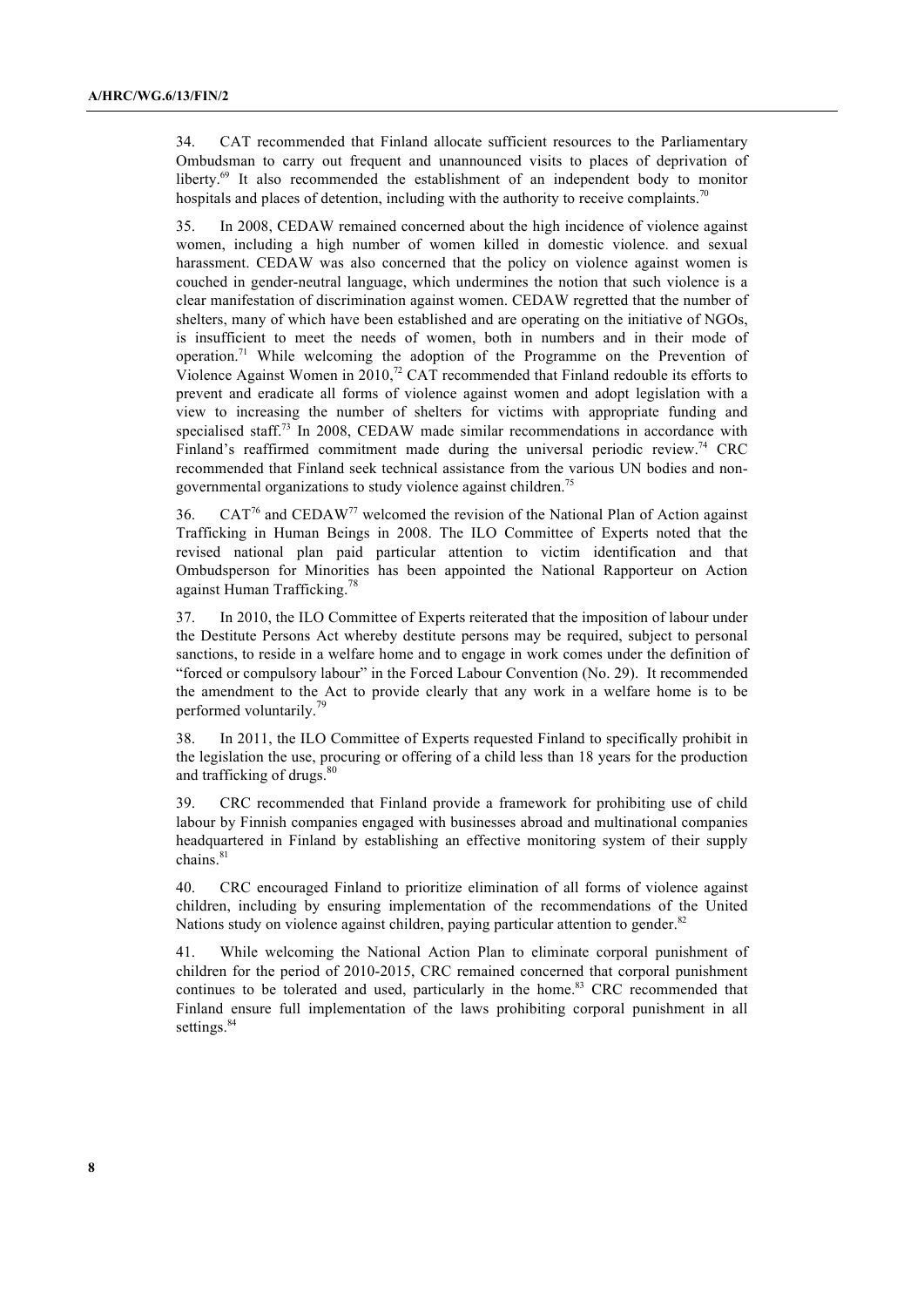# **C. Administration of justice, including impunity, and the rule of law**

42. CAT was concerned at the reported slowness of judicial apparatus and whether there are any members of ethnic minorities among the judiciary.<sup>85</sup>

43. CAT recommended that legislation be adopted to reduce pretrial detention and to accelerate the pending civil and criminal procedures.<sup>86</sup>

44. CAT was concerned that fundamental legal safeguards were not always ensured for persons deprived of their liberty, in particular for those having committed "minor offences", including juveniles. It recommended that Finland ensure that all persons deprived of liberty are provided with fundamental legal safeguards from the very outset of detention, such as access to a lawyer, notifying their family of their detention and being examined by an independent doctor. CAT also recommended that Finland allocate the funds to equip places where persons are interrogated and where pretrial investigations occur with the necessary audio- and video-recording equipment.<sup>87</sup>

45. CAT was concerned that criminal law did not contain any specific provisions on the prohibition of use of statements obtained under torture and that the prosecution service has not issued any instructions or orders with regard to the prohibition of using a statement obtained under torture as element of proof. It recommended that Finland enact legislation specifically prohibiting the use of statements obtained under torture as evidence and elements of proof.<sup>88</sup>

46. CAT recommended that Finland ensure in its legal system that the victim of an act of torture obtains redress and has an enforceable right to fair and adequate compensation and that full rehabilitation be made available to all those victims, in all settings.<sup>89</sup>

47. CRC recommended that Finland ensure that all children under the age of 18 be duly heard in judicial and administrative proceedings affecting them, including in cases of custody in accordance with the maturity of the child and in a child-friendly manner.<sup>90</sup>

#### **D. Right to privacy, marriage and family life**

48. CRC was concerned at the high number of children who live with parents having problems relating to substance abuse and at the very long duration of custodial disputes.<sup>91</sup> It was also concerned that the number of children placed in institutions was increasing. CRC recommended that Finland ensure that children in need of alternative care be placed in family-type and foster family care and not in institutions, avoid successive placement of children in public care and the provision of effective, well-publicized, independent and impartial complaints mechanisms for children without parental care. <sup>92</sup>

49. UNHCR stated that the 2010 amendments to the Aliens Act introduced stricter family reunification criteria for minors, if the refugee was not yet self-reliant, and left open the option of new restrictions.<sup>93</sup> UNHCR recommended that Finland provide safeguards for the rights of family reunification for persons granted international protection and that all limitations on the rights of unaccompanied children and adolescents to family reunification be abolished.<sup>94</sup>

#### **E. Freedom of religion or belief, expression, and right to participate in public and political life**

50. UNESCO reported that defamation is a crime with a penalty of imprisonment of up to six months or a fine.<sup>95</sup> UNESCO recommended that Finland decriminalize defamation.<sup>96</sup>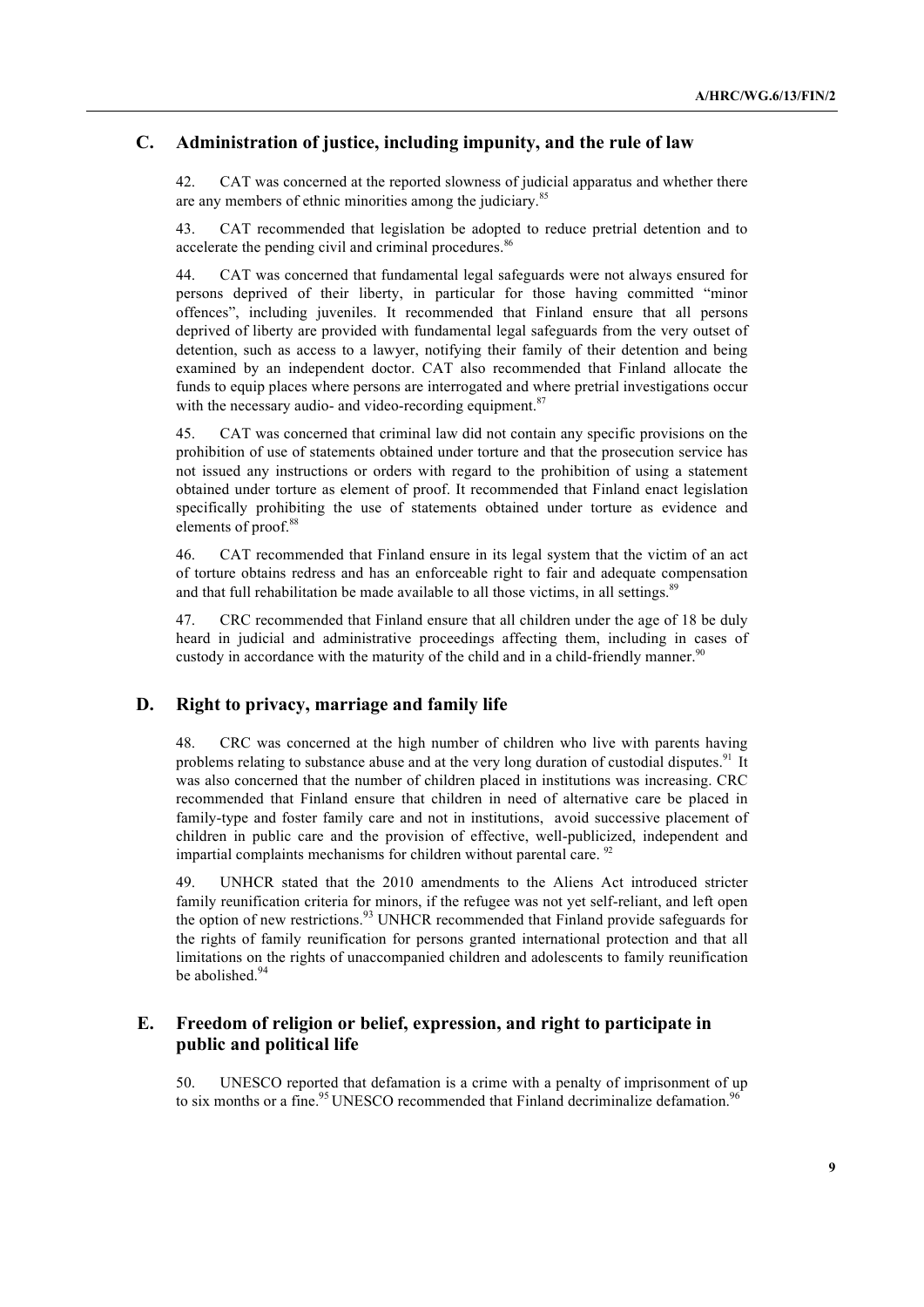51. UNESCO reported that the 2011 Code of Ethics contained provisions regarding online discussion sites and stated that media were obliged to delete anything that might promote violence, discrimination or privacy standards or constitute hate speech. The definition of such content was left up to the media. UNESCO recommended that an open democratic discussion on the use of social media be encouraged to address hate speech or other controversial materials.<sup>97</sup>

52. In 2011, UNESCO stated that Finland spent a large amount of public funds on media support and had very high global rankings on freedom of expression and press freedom.<sup>98</sup> UNESCO recommended that Finland share its experience in ensuring freedom, editorial independence and plurality of media as widely as possible, including through existing development assistance programmes.<sup>99</sup>

53. CEDAW noted with appreciation the high proportion of women parliamentarians and women in ministerial positions.<sup>100</sup> However, CEDAW remained concerned about the low percentage of women in high-ranking positions, in particular in the private sector, academia and the diplomatic services.<sup>101</sup> It noted the inadequate political representation of Sami women both in their communities and at the national level.<sup>102</sup>

#### **F. Right to work and to just and favourable conditions of work**

54. In 2008, CEDAW remained concerned about the significant vertical and horizontal occupational segregation between women and men in labor market, the persistence of a gender-based wage gap, illegal dismissal of women due to pregnancy and childbirth and the low rate of men who take parental leave.<sup>103</sup> CEDAW recommended that Finland take measures, including temporary special measures, to eliminate occupational segregation and close the gender-based wage gap between women and men and to prevent the practice of illegal dismissal of women in cases of pregnancy and childbirth.<sup>104</sup> In 2011, the ILO Committee of Experts requested Finland to address the challenges encountered in the implementation of the equal pay programme.<sup>105</sup>

55. The ILO Committee of Experts noted the amendments to the Act on Equality between Women and Men providing definitions of sexual harassment and to the Anti-Discrimination Act concerning inherent job requirements.<sup>106</sup>

#### **G. Right to social security and to an adequate standard of living**

56. CRC remained concerned that the number of children and families with children living in poverty had more than doubled in 10 years and that the amount of child benefits and parental benefits had de facto been reduced.<sup>107</sup>

57. CERD expressed concern about de facto segregation in housing encountered by both immigrants and Roma.<sup>108</sup>

58. UNHCR stated that the reception centres were struggling to find accommodation in municipalities for beneficiaries of international protection. In 2010, the plan to find 2,200 places for refugees was not reached. UNHCR reported that some refugees were obliged to wait a year before a suitable accommodation was arranged.<sup>109</sup> It recommended that Finland ensure that resettled refugees and other beneficiaries of international protection be granted a place in the municipalities in a timely manner. $110$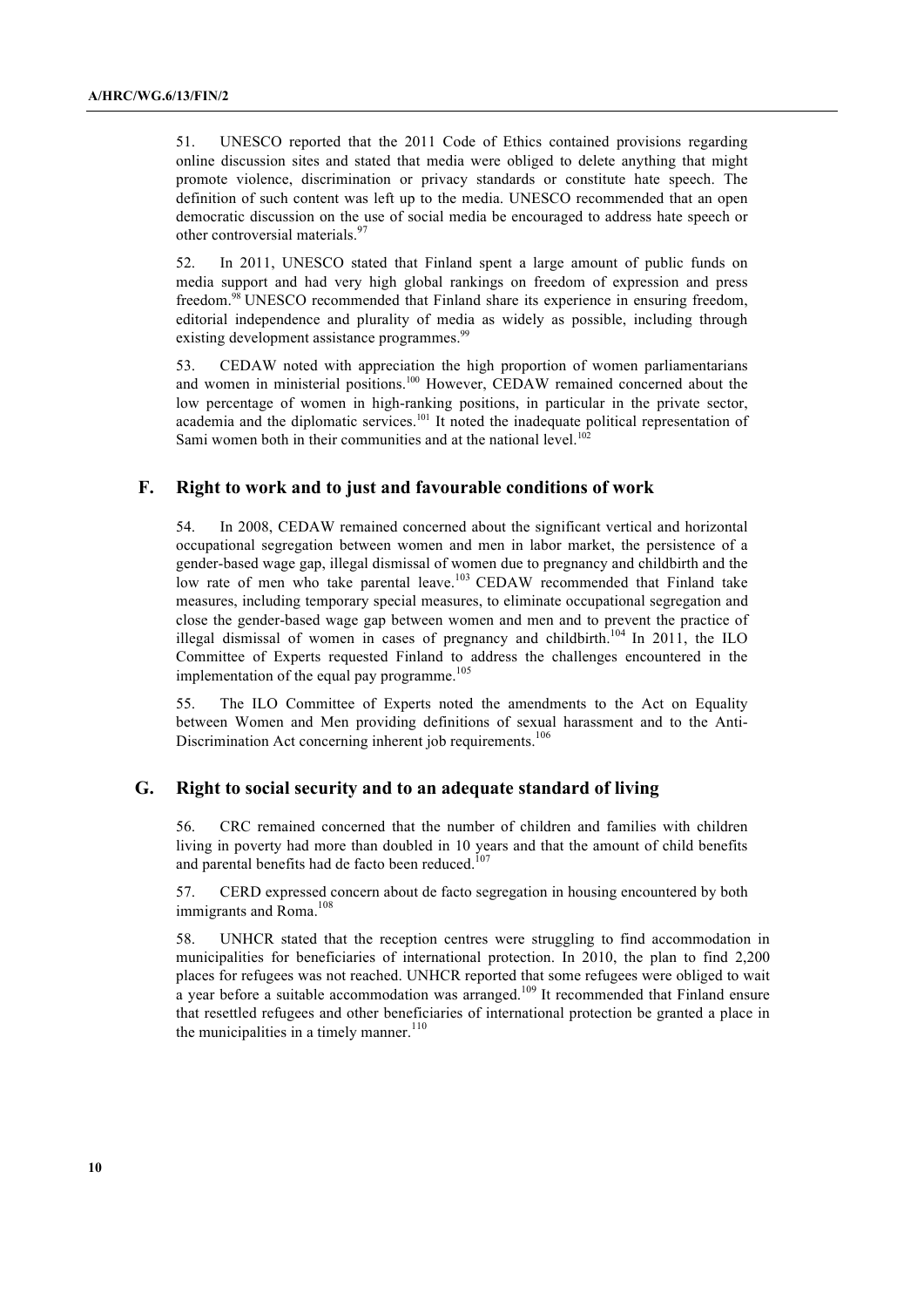# **H. Right to health**

59. CEDAW expressed concern at the deteriorating mental health situation of girls, including depression, eating disorders and increased alcohol and drug consumption and particularly at the high suicide rate among girls.<sup>111</sup> Additionally, CRC was concerned at the insufficient mental health services for children and at the lack of medical personnel permanently based in schools, including staff to provide children with psychological counselling. 112

60. CRC was concerned at the shortcomings of early childhood education, such as a lack of professionals and the reported low quality of day care/pre-primary education. CRC recommended the drafting of a new general act on early childhood care and education and that the coverage and quality of early childhood education programmes be improved.<sup>113</sup>

61. CRC welcomed the amendments to the Basic Education Act in 2010, introducing enhanced or special support in learning, but remained concerned that, despite the excellent academic achievements of children, a high number of children were not satisfied with their schools.<sup>114</sup>

62. In 2011, CRC was concerned at the difficulties faced by different groups of children in vulnerable situations, including Roma children, in the education system, including the high rate of non-attendance, poor achievement, high number of children in special education classes and the high dropout rate.<sup>115</sup> CERD, in 2009, recommended that Finland strengthen its efforts to increase the level of education of members of Roma communities, by raising awareness about the possibility for Roma children to receive instruction in their mother tongue, and by further promoting the recruitment of Roma teachers.<sup>116</sup>

63. UNESCO noted that Finland had no separate programme on human rights education. The core curriculum for basic education and secondary school emphasised human rights, equality and tolerance as aims of education and tolerance and multiculturalism are discussed in teaching of different school subjects.<sup>117</sup>

#### **I. Right to education**

64. CRC was concerned at the shortcomings of early-childhood education, such as a lack of professionals and reported low quality of day care/pre-primary education. CRC recommended the drafting of a new general act on early-childhood care and education and that the coverage and quality of early childhood education programmes be improved.<sup>118</sup>

65. CRC welcomed the amendments to the Basic Education Act in 2010, introducing enhanced or special support in learning, but remained concerned that, despite the excellent academic achievements of children, a high number of children were not satisfied with their schools.<sup>119</sup>

66. In 2011, CRC was concerned at the difficulties faced by different groups of children in vulnerable situations, including Roma children, in the education system, as well as the high rate of non-attendance, poor achievement, the number of children in special education classes, and the high dropout rate.<sup>120</sup> CERD, in 2009, recommended that Finland strengthen its efforts to increase the level of education of members of Roma communities, by raising awareness about the possibility for Roma children to receive instruction in their mother tongue, and by further promoting the recruitment of Roma teachers.<sup>121</sup>

67. UNESCO noted that Finland had no separate programme on human rights education. The core curriculum for basic education and secondary school emphasized human rights, equality and tolerance as aims of education, and tolerance and multiculturalism were discussed in teaching of different school subjects.<sup>122</sup>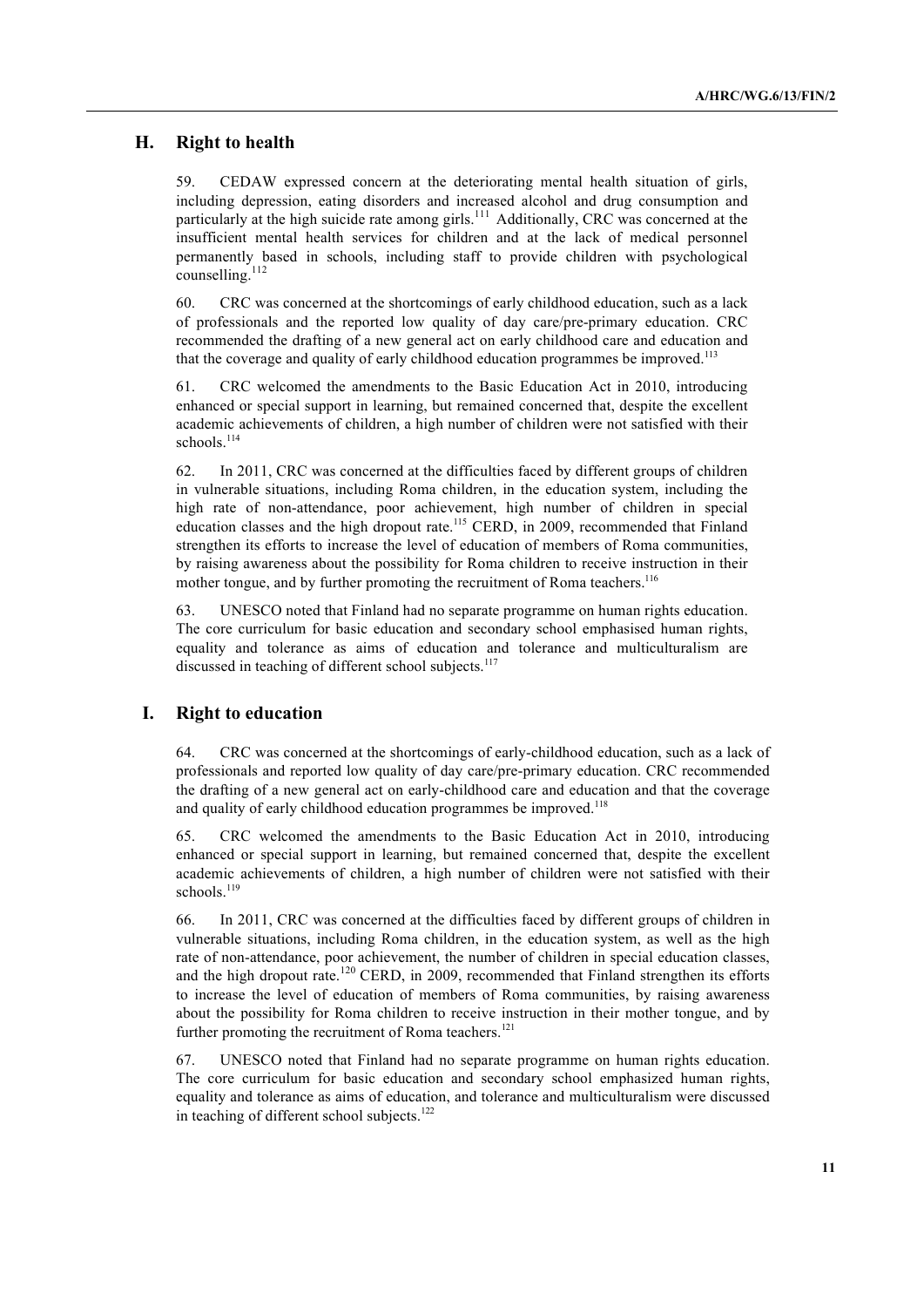# **J. Cultural rights**

68. UNESCO noted that the national legislation on heritage protection was considered adequate to preserve World Heritage sites in Finland as per the standards of the 1972 World Heritage Convention.<sup>123</sup> It raised the training needs for institutions and individuals concerned with the protection of World Heritage.<sup>124</sup>

### **K. Persons with disabilities**

69. While welcoming the amendments to the Act on Services and Assistance for the Disabled in 2009 and the Disability Policy Programme for 2010–2015, CRC remained concerned about the insufficient supply of health-care services for children with disabilities in some municipalities and the lack of Finland's financial commitment in this respect. CRC was also concerned that children with disabilities face limited mobility due to obstacles in the physical environment and public transportation, and thus the level of segregation of students with disabilities is high.<sup>125</sup> CRC recommended that Finland establish a holistic legal and policy framework to guarantee the equal right of children with disabilities to access good-quality health-care services, public buildings and transportation and to obtain education in mainstream schools and improve the capacity of teachers to teach children with disabilities and special needs.<sup>126</sup>

# **L. Minorities and indigenous peoples**

70. CERD reiterated its opinion that Finland's approach to the definition of who may be considered a Sami is too restrictive. CERD reiterated its recommendation that Finland give more adequate weight to self-identification by individuals concerned.<sup>127</sup>

71. In 2011, the Special Rapporteur on the rights of the indigenous peoples noted that education in the Sami language is guaranteed by law within the Sami homeland and that municipalities receive increased subsidies for teaching in the Sami language within the homeland area. However, there is no legislation or policy that guarantees education in the Sami language outside the core Sami area, where the majority of Sami students live. The fragmentation of Sami settlements and shortage of Sami teachers presents a problem for education in Sami language and culture, and there is also a shortage of education material, especially in the Skolt and Inari Sami languages. Some measures have been taken to facilitate long-distance learning, but these programmes have experienced problems primarily due to a lack of funding.<sup>128</sup> CRC made similar observations.<sup>129</sup>

72. The Special Rapporteur noted that, while legislation guarantees the right to use the Sami language before certain State authorities and in relation to certain administrative and legal procedures, the legal protections were not implemented due in large part to the lack of the State authorities' knowledge of Sami languages.<sup>130</sup>

73. In 2011, the Special Rapporteur noted that the legislation did not acknowledge or grant any special land rights to the Sami people or acknowledge any exclusive rights for them to pursue their traditional livelihoods, within or outside of the homeland areas. Furthermore, reindeer husbandry was not reserved for Sami people in particular but rather was open to any citizen of the European Union.<sup>131</sup> He referred to continuous concerns expressed by Sami over the effects of logging on reindeer herding activities. Ongoing logging continued to pose a threat in areas that are vital to Sami reindeer herding.<sup>132</sup> The Special Rapporteur recommended that Finland step up its effort to clarify and legally protect Sami rights to land and resources, and to ensure special protections for Sami reindeer husbandry.<sup>133</sup> CERD made a similar recommendation.<sup>134</sup>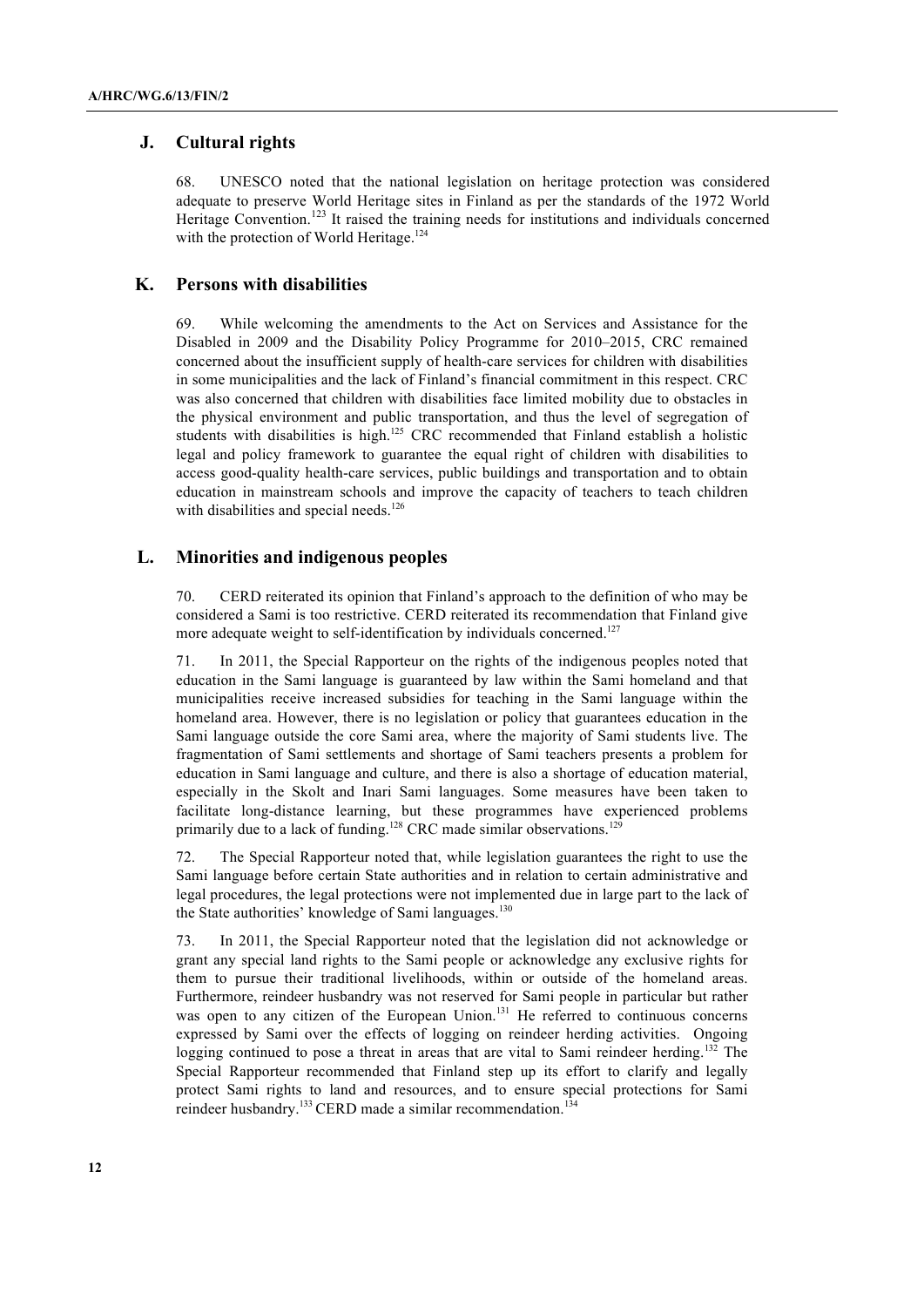74. The Special Rapporteur noted that the statutory mandate of the Sami Parliament is limited to matters concerning Sami languages, culture and indigenous status and that even within those areas, the Sami parliament's input is restricted. Also, as a general matter with a few exceptions, Sami parliaments lack specific decision-making powers in matters pertaining to the use of lands, waters and natural resources.<sup>135</sup>

75. CRC was concerned that children who belonged to the Roma minority did not receive health services, including mental health services in Romani. It was also concerned at the insufficient level of educational services and recreational activities in Romani.<sup>136</sup>

#### **M. Migrants, refugees and asylum-seekers**

76. UNHCR noted the 2011 Integration Act which concerned all immigrants and focused on the initial stage of integration and the new Act on Reception of Asylum-Seekers that specified standards for accommodation of unaccompanied children and established additional conditions for the appointment of a guardian for them.<sup>137</sup>

77. CEDAW was concerned that immigrant women might be particularly vulnerable to poverty and various forms of violence, including domestic violence and female genital mutilation, and obtaining employment in jobs that are commensurate with their level of education, experience and qualifications.<sup>138</sup>

78. Noting the amendments to the Aliens Act in 2010 providing for family reunification of unaccompanied children, CRC remained concerned at the practice of detaining children who sought asylum in Finland. Furthermore, CRC was concerned that asylum-seekers aged 16 and above were accommodated in adult units of reception centres and that mental health services, therapy and psychiatric care for unaccompanied minors were insufficient.<sup>139</sup> CRC recommended that Finland, when in doubt as to the age of an asylum-seeker, give him/her the benefit of the doubt, treat him/her as a child, and introduce the possibility for asylumseekers to appeal the outcome of the age determination.<sup>140</sup>

79. UNHCR stated that the accelerated procedure under the Aliens Act allowed an extremely limited time for asylum-seekers to have their cases considered thoroughly and to exhaust all lines of appeal if their application was rejected. Although a negative decision could be appealed, it might be enforced within eight days or even immediately, irrespective of an appeal, which would thus have no automatic suspensive effect. This issue had already been addressed during the UPR session on Finland during the first cycle. There is currently no change in the legislation or practice on this point. Most rejections of asylum applications by the Finnish Immigration Service were done in an accelerated procedure.<sup>141</sup> UNHCR recommended that Finland ensure that all parts of the asylum procedure respect due process and legal safeguards for asylum-seekers, including suspensive effect of appeal.<sup>142</sup> CAT made similar observations.<sup>143</sup>

#### **N. Right to development**

80. CRC noted that, in 2010, Finland devoted 0.56 per cent of its gross national income (GNI) to international assistance and that it has committed to reaching the internationally agreed target of 0.7 per cent of GNI by 2015.<sup>144</sup>

*Notes*

 $1$  Unless indicated otherwise, the status of ratifications of instruments listed in the table may be found in Multilateral Treaties Deposited with the Secretary-General: Status as at1 April 2009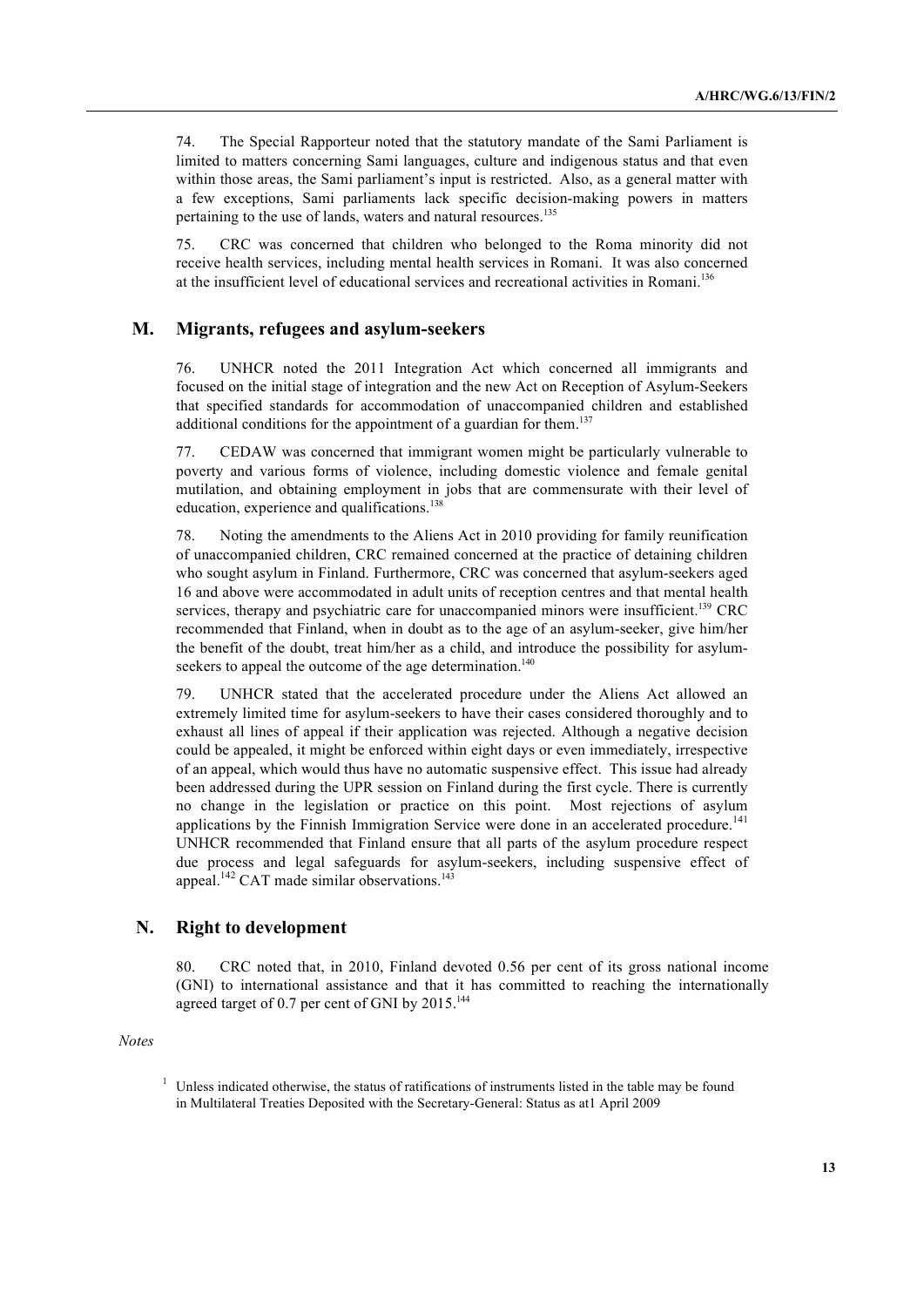(ST/LEG/SER.E/26), supplemented by the official website of the United Nations Treaty Collection database, Office of Legal Affairs of the United Nations Secretariat, http://treaties.un.org/. Please also refer to the United Nations compilation from the previous cycle, document A/HRC/WG.6/1/FIN/2),

<sup>2</sup> The following abbreviations have been used for this document:

| <b>ICERD</b>      | International Convention on the Elimination of All Forms of Racial             |
|-------------------|--------------------------------------------------------------------------------|
|                   | Discrimination                                                                 |
| <b>ICESCR</b>     | International Covenant on Economic, Social and Cultural Rights                 |
| <b>OP-ICESCR</b>  | Optional Protocol to ICESCR                                                    |
| <b>ICCPR</b>      | International Covenant on Civil and Political Rights                           |
| <b>ICCPR-OP 1</b> | Optional Protocol to ICCPR                                                     |
| <b>ICCPR-OP 2</b> | Second Optional Protocol to ICCPR, aiming at the abolition of the death        |
|                   | penalty                                                                        |
| <b>CEDAW</b>      | Convention on the Elimination of All Forms of Discrimination against           |
|                   | Women                                                                          |
| <b>OP-CEDAW</b>   | Optional Protocol to CEDAW                                                     |
| <b>CAT</b>        | Convention against Torture and Other Cruel, Inhuman or Degrading               |
|                   | <b>Treatment or Punishment</b>                                                 |
| OP-CAT            | Optional Protocol to CAT                                                       |
| <b>CRC</b>        | Convention on the Rights of the Child                                          |
| OP-CRC-AC         | Optional Protocol to CRC on the involvement of children in armed conflict      |
| OP-CRC-SC         | Optional Protocol to CRC on the sale of children, child prostitution and child |
|                   | pornography                                                                    |
| <b>ICRMW</b>      | International Convention on the Protection of the Rights of All Migrant        |
|                   | Workers and Members of Their Families                                          |
| <b>CRPD</b>       | Convention on the Rights of Persons with Disabilities                          |
| <b>OP-CRPD</b>    | Optional Protocol to the Convention on the Rights of Persons with Disabilities |
| <b>CERD</b>       | International Convention for the Protection of All Persons from Enforced       |
|                   | Disappearance.                                                                 |

- <sup>3</sup> In the previous compilation a table contained information on recognition of specific competences of treaty bodies namely, Individual complaints: ICERD, art. 14, CAT, art. 22, ICRMW, art. 77, and CED, art. 31; Inquiry procedure: OP-CEDAW, arts. 8 and 9; CAT, art. 20; OP-CRPD, arts. 6 and 7;
- Inter-State complaints: ICCPR, art. 41, ICRMW, art. 76, and CED, art. 32. 4 1951 Convention relating to the Status of Refugees and its 1967 Protocol, and 1954 Convention relating to the Status of Stateless Persons.

<sup>5</sup> Geneva Convention for the Amelioration of the Condition of the Wounded and Sick in Armed Forces in the Field (First Convention); Geneva Convention for the Amelioration of the Condition of Wounded, Sick and Shipwrecked Members of Armed Forces at Sea (Second Convention); Geneva Convention relative to the Treatment of Prisoners of War (Third Convention); Geneva Convention relative to the Protection of Civilian Persons in Time of War (Fourth Convention); Protocol Additional to the Geneva Conventions of 12 August 1949, and relating to the Protection of Victims of International Armed Conflicts (Protocol I); and Protocol Additional to the Geneva Conventions of 12 August 1949, and relating to the Protection of Victims of Non-International Armed Conflicts (Protocol II). For the official status of ratifications, see Federal Department of Foreign Affairs of Switzerland, at www.eda.admin.ch/eda/fr/home/topics/intla/intrea/chdep/warvic.html.

- <sup>6</sup> International Labour Organization Convention No. 29 concerning Forced or Compulsory Labour; Convention No. 105 concerning the Abolition of Forced Labour; Convention No. 87 concerning Freedom of Association and Protection of the Right to Organise; Convention No. 98 concerning the Application of the Principles of the Right to Organise and to Bargain Collectively; Convention No. 100 concerning Equal Remuneration for Men and Women Workers for Work of Equal Value; Convention No. 111 concerning Discrimination in Respect of Employment and Occupation; Convention No. 138 concerning Minimum Age for Admission to Employment; Convention No. 182 concerning the Prohibition and Immediate Action for the Elimination of the Worst Forms of Child Labour.
- 1961 Convention on the Reduction of Statelessness
- <sup>8</sup> Protocol Additional to the Geneva Conventions of 12 August 1949, and relating to the Adoption of an Additional Distinctive Emblem (Protocol III).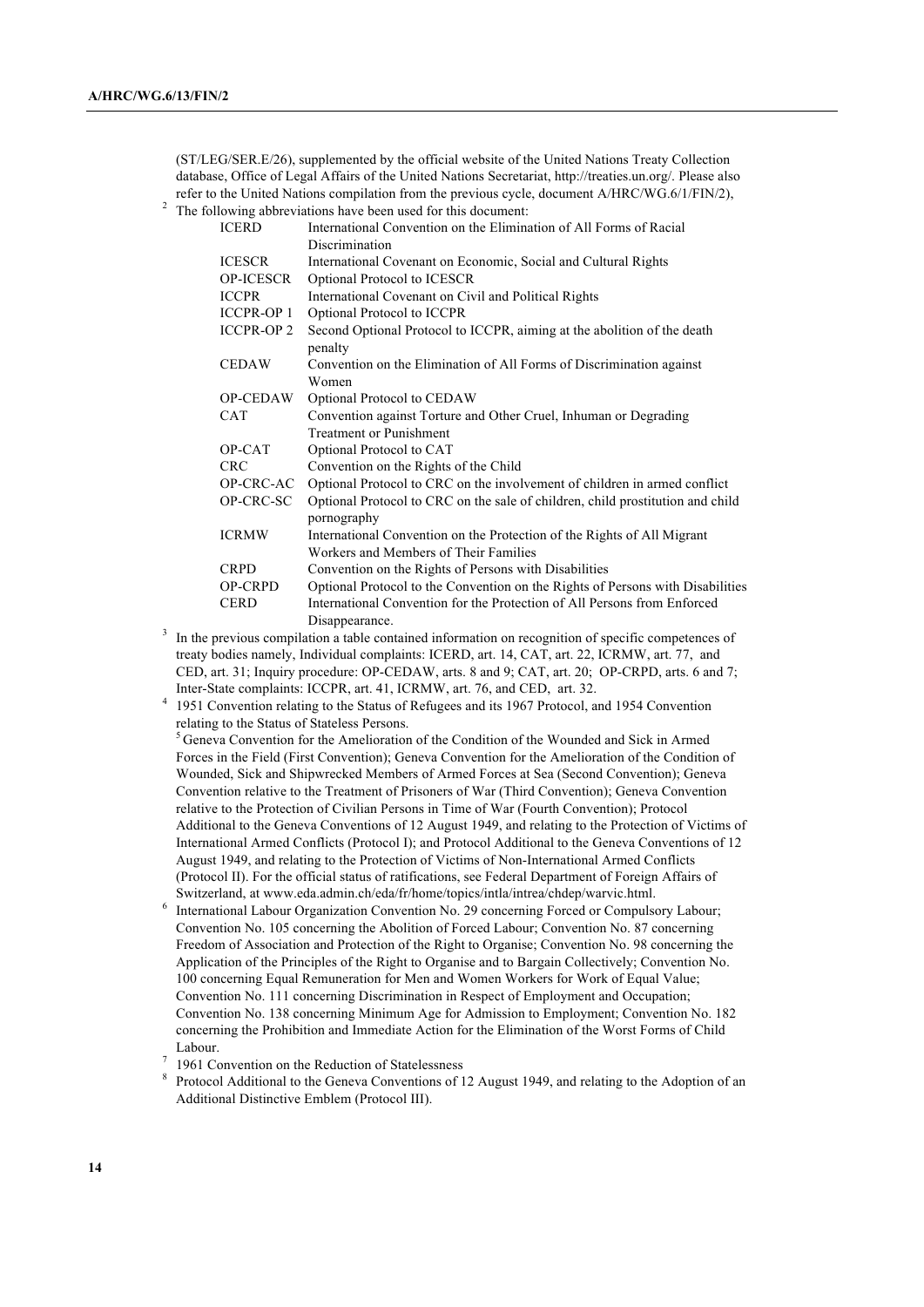- <sup>9</sup> CRC/C/FIN/CO/4, 20 June 2011, para. 65.
- <sup>10</sup> CEDAW/C/FIN/CO/6, in A/63/38, *Official Records of the General Assembly*, *Sixty-third session,*  Supplement No. 38, Part II, chap. IV, para. 198; and CERD/C/FIN/CO/19, 13 March 2009, para. 20.<br><sup>11</sup> A/HRC/18/35/Add.2, para. 31.
- 
- <sup>12</sup> A/HRC/18/35/Add.2, para. 73, CRC/C/FIN/CO/4, 20 June 2011, para. 64 (e), CERD/C/FIN/CO/19, 13 March 2009, para.14.
- <sup>13</sup> CEDAW/C/FIN/CO/6, para. 198, CRC/C/FIN/CO/4, para. 65.
- <sup>14</sup> CRC/C/FIN/CO/4, para. 65.
- $15$  Ibid., para. 9.
- $^{16}$  CAT/C/FIN/CO/5-6, para. 5 (b)
- $17$  CRC/C/FIN/CO/4, para. 14.
- <sup>18</sup> Ibid., para.15.
- <sup>19</sup> CEDAW/C/FIN/CO/6, 18 July 2008, para. 170.
- <sup>20</sup> UNHCR submission to the UPR on Finland, p. 3.<br><sup>21</sup> CRC/C/FIN/CO/4, para. 48.
- 
- $22$  Ibid., para. 3 (e).
- $23$  Ibid., para. 5 (c).
- <sup>24</sup> See http://lib.ohchr.org/HRBodies/UPR/Documents/Session1/FI/Finland.pdf
- $^{25}$  The following abbreviations have been used for this document:

| CERD  | Committee on the Elimination of Racial Discrimination              |
|-------|--------------------------------------------------------------------|
| CESCR | Committee on Economic, Social and Cultural Rights                  |
|       | <b>HR Committee Human Rights Committee</b>                         |
| CEDAW | Committee on the Elimination of Discrimination against Women       |
| CAT   | Committee against Torture                                          |
| CRC-  | Committee on the Rights of the Child                               |
| CMW   | Committee on the Protection of the Rights of All Migrant Workers   |
|       | and Members of Their Families                                      |
| CRPD  | Committee on the Rights of Persons with Disabilities               |
| CED   | Committee on Enforced Disappearance                                |
|       | $T_{\rm EIMI}/C_{\rm O}/E$ ( 20 L $_{\rm max}$ 2011 $_{\rm max}$ 2 |

- <sup>26</sup> CAT/C/FIN/CO/5-6, 29 June 2011, para. 2.
- <sup>27</sup> Abbreviation used follow those contained in the communications report of special procedures, A/HRC/18/51 and Corr.1.
- <sup>28</sup> A/HRC/18/35/Add.2.
- <sup>29</sup> A/HRC/18/35/Add.2. See also press release available at:

- http://www.ohchr.org/en/NewsEvents/Pages/DisplayNews.aspx?NewsID=9967&LangID=E 30 OHCHR 2008 report, Activities and Results, pp. 174, 178-180, and 183; OHCHR 2009 report, Activities and Results, pp. 190, 195, 196 and 205, OHCHR 2010 report, Activities and Results, pp.67, 99, 100-102.
- <sup>31</sup> ILO Committee of Experts on the Application of Conventions and Recommendations, Individual Direct Request concerning Discrimination (Employment and Occupation) Convention, 1958 (No. 111), 2011, Geneva, doc. No. (ILOLEX) 092011FIN111, para. 1
- <sup>32</sup> CEDAW/C/FIN/CO/6, in A/63/38, *Official Records of the General Assembly*, *Sixty-third session,*  Supplement No. 38, Part II, chap. IV, para. 168
- <sup>33</sup> Ibid., para. 191
- <sup>34</sup> Ibid., para. 189
- <sup>35</sup> Ibid., para. 187
- $36$  Ibid., para. 193.
- $\frac{37}{38}$  Ibid., paras. 190, 192 and 194.
- $38$  Ibid., para.194.
- 
- $39$  Ibid., para. 18. Ibid., para. 177.
- $41$  CRC/C/FIN/CO/4, para. 54.
- <sup>42</sup> CEDAW/C/FIN/CO/6, paras. 181-182.
- <sup>43</sup> CERD/C/FIN/CO/19, para. 15.
- <sup>44</sup> UNHCR submission to the UPR on Finland, p.5.
- <sup>45</sup> Ibid., p. 6.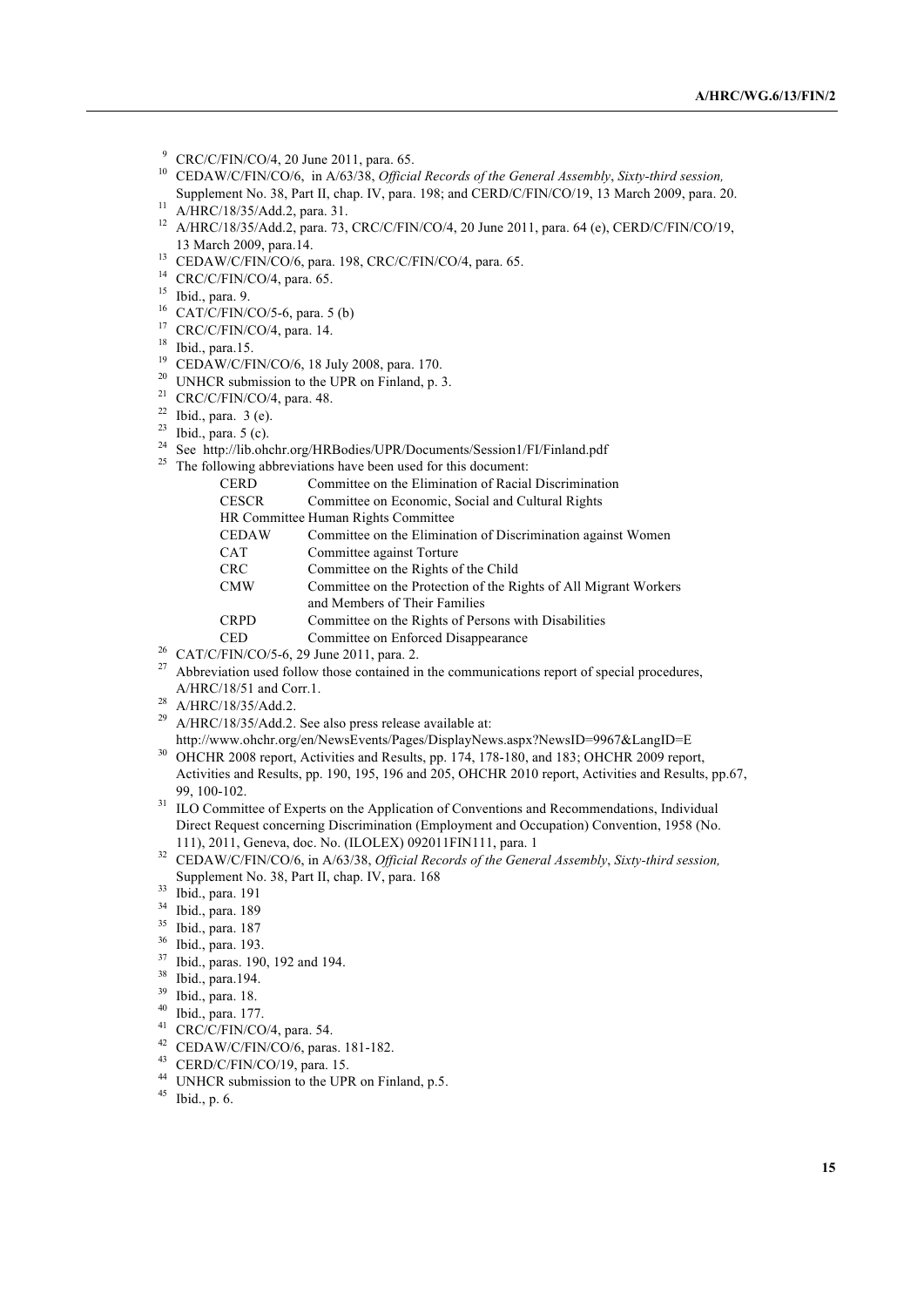- $^{46}$  CERD/C/FIN/CO/19, para. 15.
- <sup>47</sup> CERD/C/FIN/CO/19, para. 16.
- $CRC/C/FIN/CO/4$ , para. 5 (d).
- <sup>49</sup> CRC/C/FIN/CO/4, para. 25.
- <sup>50</sup> CRC/C/FIN/CO/4, para. 26.
- <sup>51</sup> CERD/C/FIN/CO/19, para. 19.
- <sup>52</sup> CRC/C/FIN/CO/, paras. 25 -26.
- <sup>53</sup> ILO Committee of Experts on the Application of Conventions and Recommendations, Individual Direct Request concerning Discrimination (Employment and Occupation) Convention, 1958 (No. 111), 2011, Geneva, doc. No. (ILOLEX) 092011FIN111, para. 6.
- <sup>54</sup> CAT/C/FIN/CO/5-6, para. 5 (a).
- <sup>55</sup> Ibid., para. 7.
- <sup>56</sup> Ibid., para. 22.
- <sup>57</sup> CAT/C/FIN/CO/5-6, 29 June 2011, para. 19.
- <sup>58</sup> UNHCR submission to the UPR on Finland, p.5.
- <sup>59</sup> Ibid., pp.1-2.
- <sup>60</sup> CAT/C/FIN/CO/5-6, para. 17.
- <sup>61</sup> UNHCR submission to the UPR on Finland, p. 6.<br><sup>62</sup> CAT/C/FIN/CO/5-6, para. 18.
- 
- <sup>63</sup> UNHCR submission to the UPR on Finland, p.4.
- <sup>64</sup> CAT/C/FIN/CO/5-6, para. 18.
- $^{65}$  Ibid., para. 11.
- $^{66}$  Ibid., para. 15.<br> $^{67}$  Ibid. para. 15
- $^{67}$  Ibid., para. 15.<br> $^{68}$  Ibid., para. 14.
- $^{68}$  Ibid., para. 14.
- Ibid., para. 16.
- $70$  Ibid., para. 11.
- <sup>71</sup> CEDAW/C/FIN/CO/6, in A/63/38, *Official Records of the General Assembly*, *Sixty-third session,*  Supplement No. 38, Part II, chap. IV, para. 173.
- $72$  CAT/C/FIN/CO/5-6, para. 6(b).
- <sup>73</sup> Ibid., para. 12.
- <sup>74</sup> Ibid., para. 12.
- <sup>75</sup> CRC/C/FIN/CO/4, para. 39 (c).
- <sup>76</sup> CAT/C/FIN/CO/5-6, para. 6(b).
- <sup>77</sup> CEDAW/C/FIN/CO/6, para. 163.
- <sup>78</sup> ILO Committee of Experts on the Application of Conventions and Recommendations, Individual Direct Request concerning Worst Forms of Child Labour Convention, 1999 (No. 182), 2010, Geneva, doc. No. (ILOLEX) 092011FIN182, para. 2.
- $79$  ILO Committee of Experts on the Application of Conventions and Recommendations, Individual Direct Request concerning Forced Labour Convention, 1930 (No. 29), 2010, Geneva, doc. No. (ILOLEX) 062010SGP029, paras 1-5.
- 80 ILO Committee of Experts on the Application of Conventions and Recommendations, Individual Direct Request concerning Worst Forms of Child Labour Convention, 1930 (No. 29), 2011, Geneva, doc. No. (ILOLEX) 092011FIN182, para. 1.
- <sup>81</sup> CRC/C/FIN/CO/4, 20 June 2011, para. 24.
- <sup>82</sup> Ibid., para. 39 (a).
- $\frac{83}{84}$  Ibid., para. 35.
- $\frac{84}{85}$  Ibid., para. 36.
- $^{85}$  CAT/C/FIN/CO/5-6, para. 15.<br> $^{86}$  Thid, para. 15.
- $\frac{86}{87}$  Ibid., para. 15.
- $\frac{87}{88}$  Ibid., para. 9.
- $\frac{88}{89}$  Ibid., para.21.
- $\frac{89}{90}$  Ibid., para. 20.
- CRC/C/FIN/CO/4, para. 30.
- <sup>91</sup> Ibid., para. 31.
- $92$  Ibid., paras. 33 and 34 (a).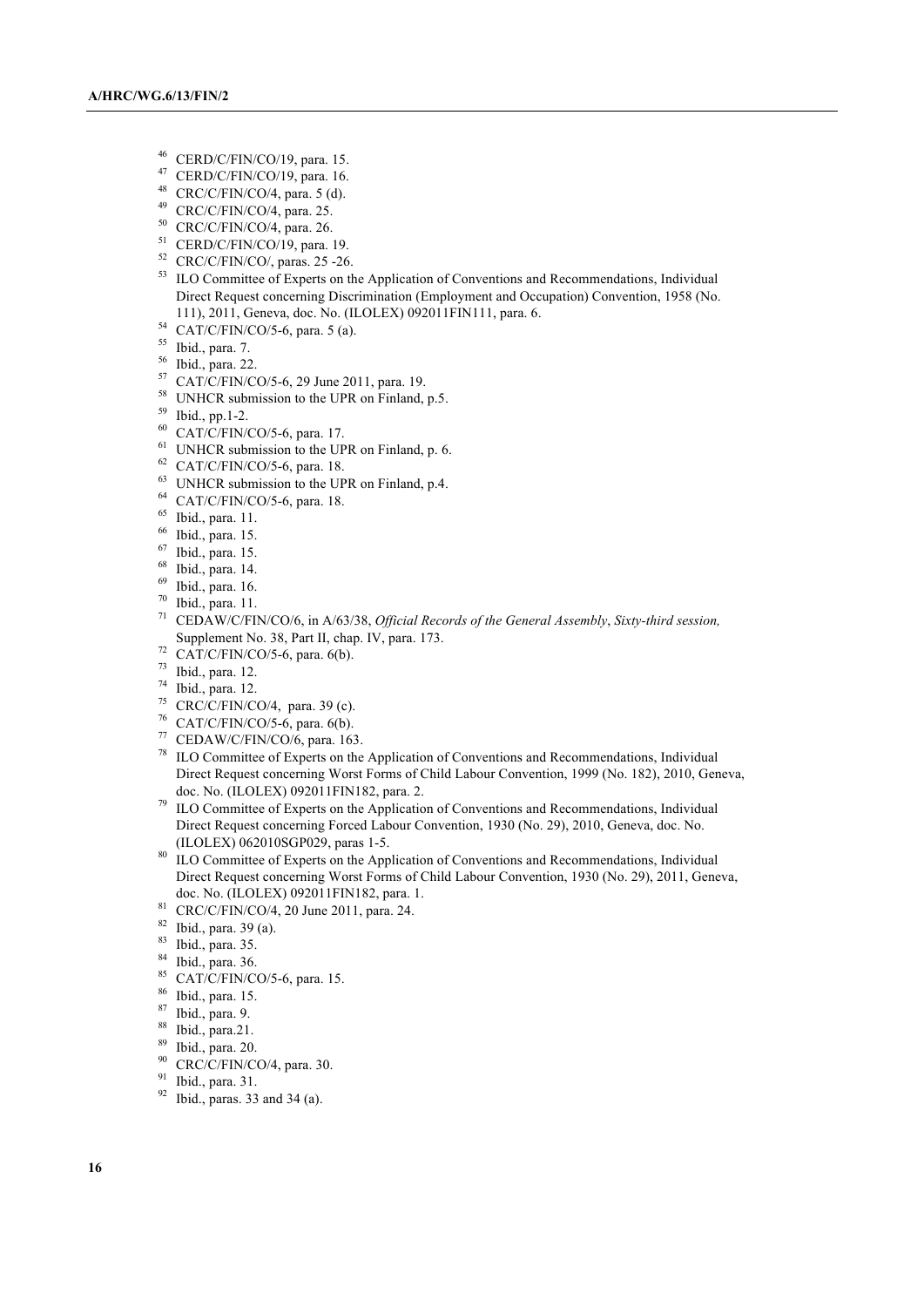- <sup>93</sup> UNHCR submission to the UPR on Finland, p. 4.<br><sup>94</sup> Uniden 6
- Ibid., p. 6.
- <sup>95</sup> UNESCO submission to the UPR on Finland, para. 20.
- $^{96}$  Ibid., para. 25.
- <sup>97</sup> Ibid., paras. 23 25.
- $^{98}$  Ibid., para. 18.
- $^{99}$  Ibid., para. 25.
- CEDAW/C/FIN/CO/6, para. 164.
- <sup>101</sup> Ibid., para. 179.
- <sup>102</sup> Ibid., para. 191.
- <sup>103</sup> Ibid., para. 183.
- <sup>104</sup> Ibid., para. 184.
- <sup>105</sup> ILO Committee of Experts on the Application of Conventions and Recommendations, Individual Observation concerning Equal Remuneration Convention, 1951 (No. 100), 2010, Geneva, doc. No. (ILOLEX) 062011FIN100, para. 2.
- <sup>106</sup> ILO Committee of Experts on the Application of Conventions and Recommendations, Individual Direct Request concerning Discrimination (Employment and Occupation) Convention, 1958 (No. 111), 2011, Geneva, doc. No. (ILOLEX) 092011FIN111, para. 1.
- <sup>107</sup> CRC/C/FIN/CO/4, 20 June 2011, para. 50.
- <sup>108</sup> CERD/C/FIN/CO/19, 13 March 2009, para. 17.
- <sup>109</sup> UNHCR submission to the UPR on Finland, pp. 4-5.
- <sup>110</sup> Ibid., p. 6.
- <sup>111</sup> CEDAW/C/FIN/CO/6, 18 July 2008, para. 185.
- $112$  CRC/C/FIN/CO/4, paras.  $42 44$ .
- <sup>113</sup> Ibid., paras 56 -57.
- <sup>114</sup> Ibid., para. 54.
- <sup>115</sup> CRC/C/FIN/CO/4, 20 June 2011, para. 25.
- <sup>116</sup> CERD/C/FIN/CO/19, 13 March 2009, para. 18.
- <sup>117</sup> UNESCO submission to the UPR on Finland, para. 5.
- <sup>118</sup> CRC/C/FIN/CO/4, paras 56 -57.
- <sup>119</sup> Ibid., para. 54.
- <sup>120</sup> Ibid., para. 25.
- <sup>121</sup> CERD/C/FIN/CO/19, para. 18.
- <sup>122</sup> UNESCO submission to the UPR on Finland, para. 5.
- <sup>123</sup> Ibid., para. 16.
- <sup>124</sup> Ibid., para. 17.
- $125$  CRC/C/FIN/CO/4, para. 40.
- <sup>126</sup> Ibid., para. 41.
- <sup>127</sup> CERD/C/FIN/CO/19, para. 13.
- <sup>128</sup> A/HRC/18/35/Add.2, para. 70.
- $129$  CRC/C/FIN/CO/4, para. 63.
- <sup>130</sup> A/HRC/18/35/Add.2, para. 66.
- <sup>131</sup> Ibid., para. 29.
- $132$  Ibid., para. 59.<br> $133$  Ibid., para. 84.
- 
- <sup>134</sup> CERD/C/FIN/CO/19, para. 14.
- <sup>135</sup> A/HRC/18/35/Add.2, para. 38.
- <sup>136</sup> CRC/C/FIN/CO/4, para. 63.
- <sup>137</sup> UNHCR submission to the UPR on Finland, p.1-2.
- <sup>138</sup> CEDAW/C/FIN/CO/6, in A/63/38, *Official Records of the General Assembly*, *Sixty-third session,*  Supplement No. 38, Part II, chap. IV, para. 187.
- <sup>139</sup> CRC/C/FIN/CO/4, para. 60.
- <sup>140</sup> CRC/C/FIN/CO/4, para. 61.
- <sup>141</sup> UNHCR submission to the UPR on Finland, p. 6.
- $142$  Ibid., p. 6.
- <sup>143</sup> CAT/C/FIN/CO/5-6, para. 10.